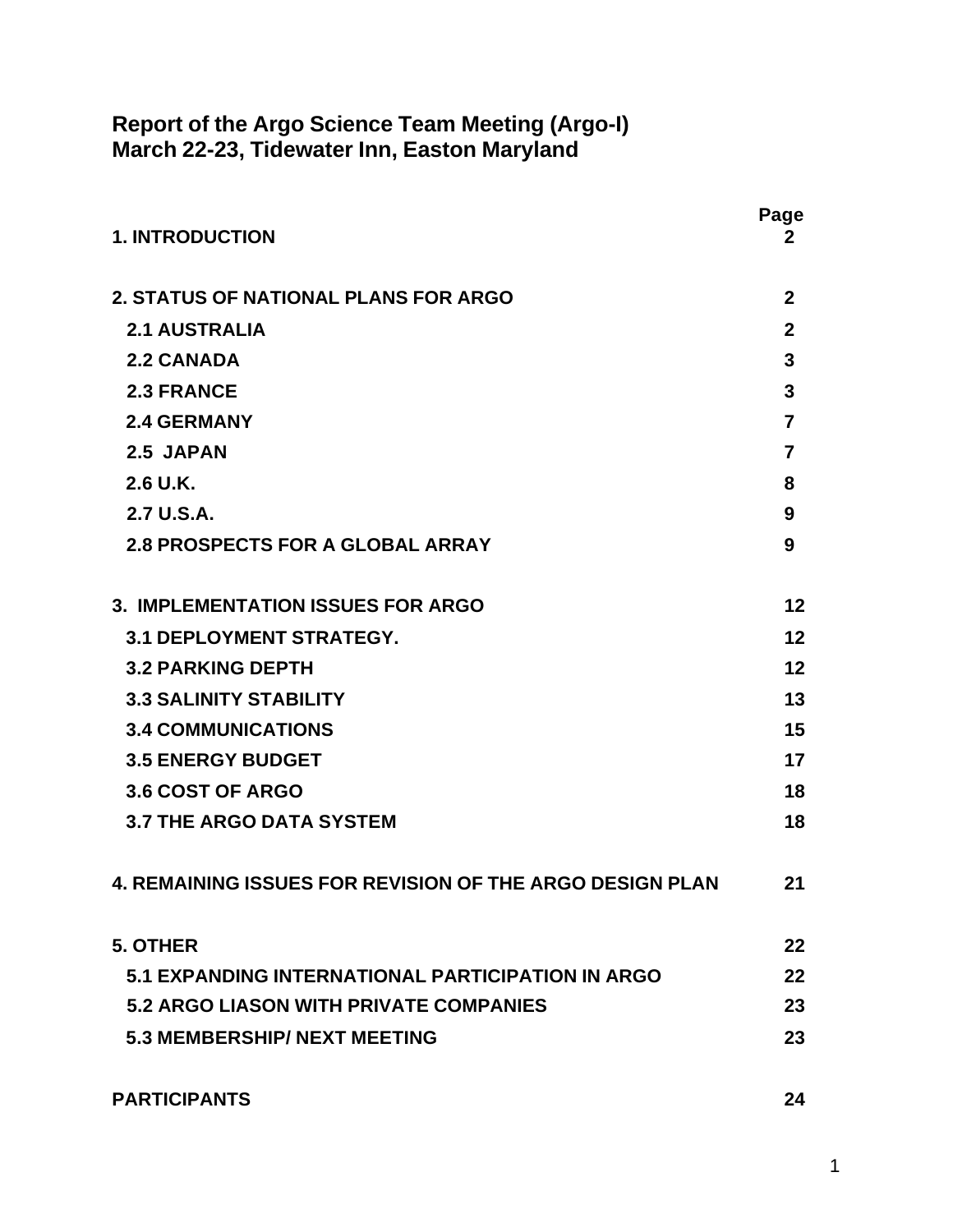### **1. Introduction**

The meeting is intended to accomplish the following objectives:

- Review national plans, priorities and commitments in order to begin formulating a strategy for global coverage (Section 2).
- Discuss the technical issues relevant to Argo as a basis for constructing an Implementation Plan (Section 3). The Implementation Plan will be updated periodically during the coming years to reflect technological advances and improved understanding of sampling requirements and national capabilities. The initial draft of the Implementation Plan will be based on Sections 2 and 3 of this report.
- Consider the substantive suggestions for revision of the Argo Design Plan (GODAE Report 5, CLIVAR Report 21), as provided by about 30 non-advocate reviewers selected by GODAE and the CLIVAR Upper Ocean Panel. A revised version of the Design Plan is to be completed in a few months.

## **2. Status of National Plans for Argo**

# **2.1 Australia (S. Wijffels)**

### **Present Plans:**

CSIRO Marine Research has one-off funds in hand to deploy a 10 float pilot array in the SE Indian Ocean northwest of Australia starting in July 1999. The floats used will be Webb Research's new APEX floats with a seabird CTD module. Float missions are sketched to be 10 days long, parked at 1500-1800db. The data will be transmitted in real time by ARGOS and broadcast on the GTS. Deployment is planned from a mixture of RV and VOS.

If they can be of use in testing assimilation or resolution ideas, the data will be freely available for these purposes. The region is currently monitored by several XBT lines and so it will be of interest to determine how much extra information we can gain from an array of floats at roughly the proposed Argo resolution. Past CTD sections in the region suggest strong salinity variability on time-scales from the intra-seasonal to interannual. Suggestions are welcome on deployment, cycling time and float placement.

### **Potential for expanded participation in Argo:**

Because of impacts on the rural sector (a large part of our economy) , improving seasonal climate forecasting is a compelling issue within Australia. If we can argue that Argo can help improve predictions, a case can be made to government. Given the likelihood of other nations seeding the equatorial Pacific, Australia might gain most by putting resources towards observing the Indian Ocean, where SST dipoles have been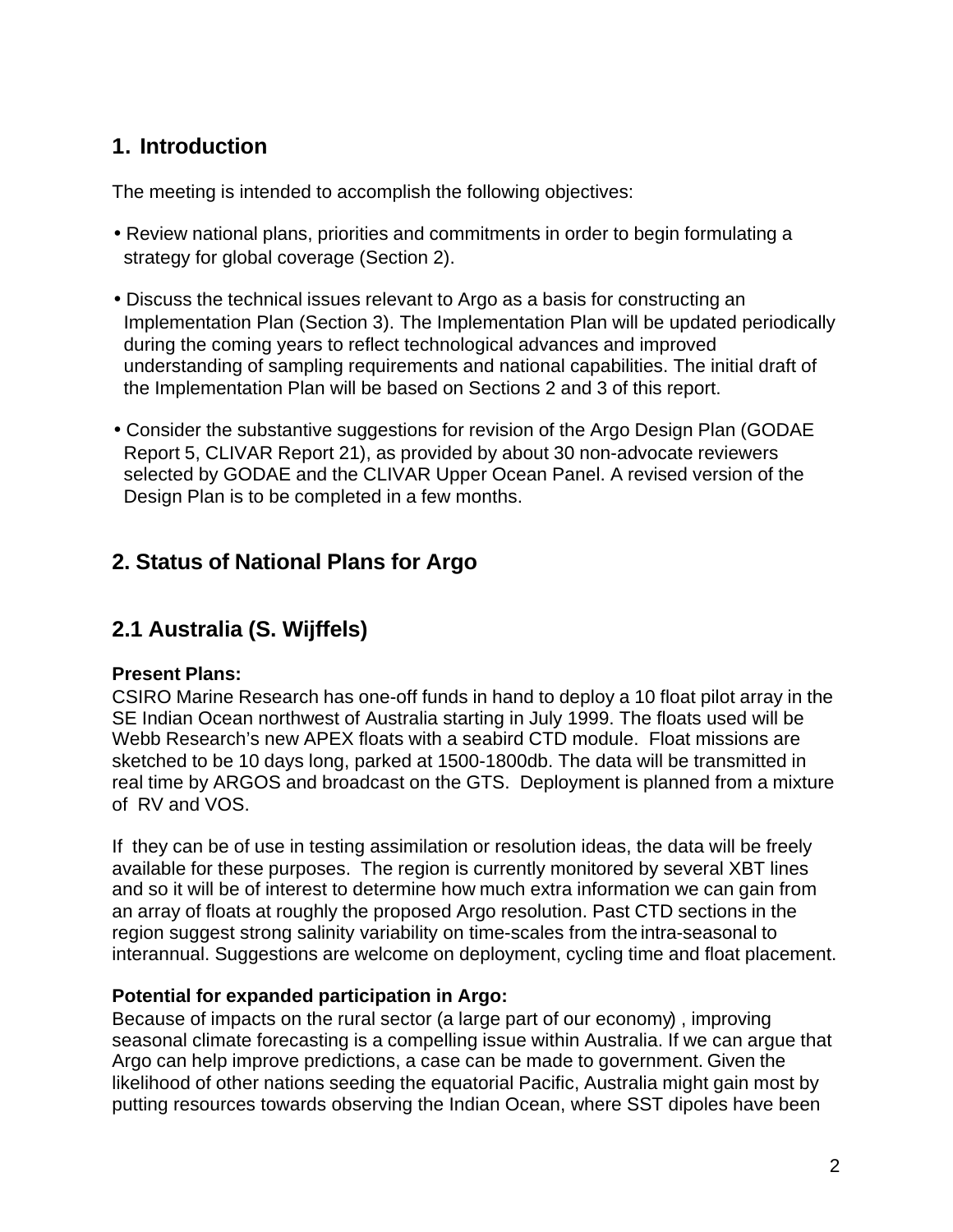identified which relate to winter rainfall variability over the NW and SE of the country. However, this decision has not been made. Australia also has a strong strategic interest in the Southern Ocean, so deployment in the Australian Antarctic sector is also feasible.

A proposal is being prepared to fund future Australian ocean observing activities which includes a request for \$1million per year between 2000 and 2005. The proposal will be taken to government departments this year. It is difficult to gauge the likelihood of the proposal's success at this early stage.

#### **Are there plans for float production in-country?**

Depending on the level of funding we can achieve ( i.e number of floats needed) we would consider this option. The choices of buying vs gearing up to build would need to be carefully costed out and we would need to look hard at the possibility of cheaper floats being produced in bulk in other countries vs a few locally. The cost per float for the SE Indian pilot is projected to be US\$20k including setup, prep., deployment and communications (for 2.5 years).

## **2.2 Canada (H. Freeland)**

The approach being taken within Canada to ensure substantial participation is to make participation in Argo part of the Canadian national commitment to the GCOS IOS (Initial Observing System). A large fund has been created within Canada called the "Climate Change Action Fund or CCAF". This fund is designed to fund a Canadian response to the requirement in the Kyoto protocol to monitor the changing climate. On February 23-  $26<sup>th</sup>$  of this year (1999) representatives of the 4 Natural resource Departments (the 4NRs) of the Canadian government met to design the Canadian position on GCOS. The proposal for the Oceans component of the IOS contains as part of the first priority the deployment of a substantial number of P-ALACE floats in support of Argo. The second priority involves completion of the Canadian contribution to the Argo array. We believe that both priorities will be funded, but allocation of funds is at least 18 months away, and there are no certainties. We note that the US is planning on deploying 50% of the full array, or 1500 of 3000 floats. The Canadian economy is about 10% of the US economy, also we note that Canada supported 5.8% of the cost of the WOCE one-time survey, and we (we = the 4NR review team) recommend that Canada support 150 floats. This will probably come to pass.

There are no plans at the present time for manufacture of floats within Canada.

# **2.3 France (P.Y. Le Traon)**

#### **Context**

The CORIOLIS working group was formed in 1997 to provide recommendations on the *in situ* data component of the MERCATOR project. It includes representatives of the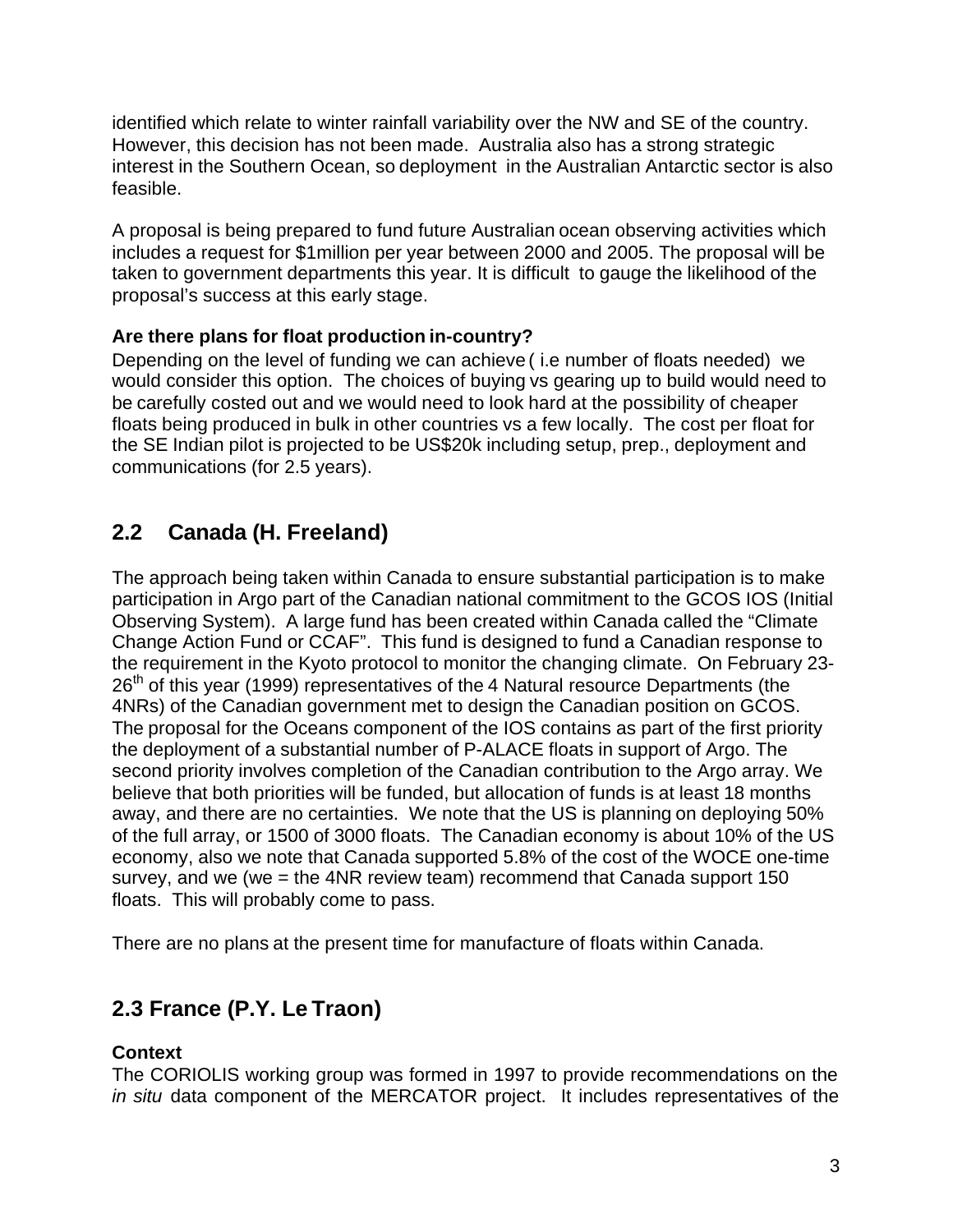main six French agencies dealing with oceanography (IFREMER, ORSTOM (IRD), CNES, FMTO, INSU/CNRS, SHOM) and is led by IFREMER. The group focused on the Atlantic ocean and recommended :

- 1. To continue and improve the existing observing systems such as the VOS-XBT lines, surface drifters operated by Met-offices, PIRATA tropical Array.
- 2. To implement a new automatic and permanent *in situ* network covering all the Atlantic and composed of:
- **ð** 500 profiling floats (such as PROVOR) as a contribution to the Argo project, basically on a  $5^{\circ}$  x  $5^{\circ}$  grid with denser sampling ( $2^{\circ}$  x  $2^{\circ}$ ) in specific areas.
- **ð** 100 Eulerian expandable probes EMMA, profiling from top to bottom on a monthly basis on a 10° x 10° grid.

#### **French direct contribution to Argo**

The CORIOLIS proposal would represent a significant contribution to Argo proposal. At this date funding has not yet been identified nor committed; most likely it would have to come, at least partly, at the European level.

The possible direct French contribution to CORIOLIS and Argo is discussed below. Some information on present proposals or specific plans for float deployment (pre-Argo) is first given and we pursue on the potential for expanded participation in Argo. A status of profiling float manufacturing in France is finally given.

#### **(1) Specific plans for float deployment (pre-Argo)**

Pre-Argo profiling float deployment by France will be made as part of the POMME scientific experiment. POMME is a scientific experiment aimed at understanding the role of meso-scale variability on subduction and on carbon export out of the surface mixed layer in the North-east Atlantic. The experiment will focus during one year (10/2000-10/2001) on a 750km\*500km domain centered near 41°N/19°W, and will rely on a wide variety of instrumentation to observe the circulation, water masses and surface production, providing one of the most complete ocean observing system having been implemented in the open ocean. The project is in the implementation phase in France, and is also been developed in the UK.

Profiling float instrumentation that will be used for POMME will consist in :

**ð** 15 prototype floats in the area (41°N/19°W), 11 with T and 4 with T and S capability, at least 10 of which at the parking depth of 1750m. These floats will be launched one year before the experiment (POMMIER experiment) (end of 1999 and beginning of 2000).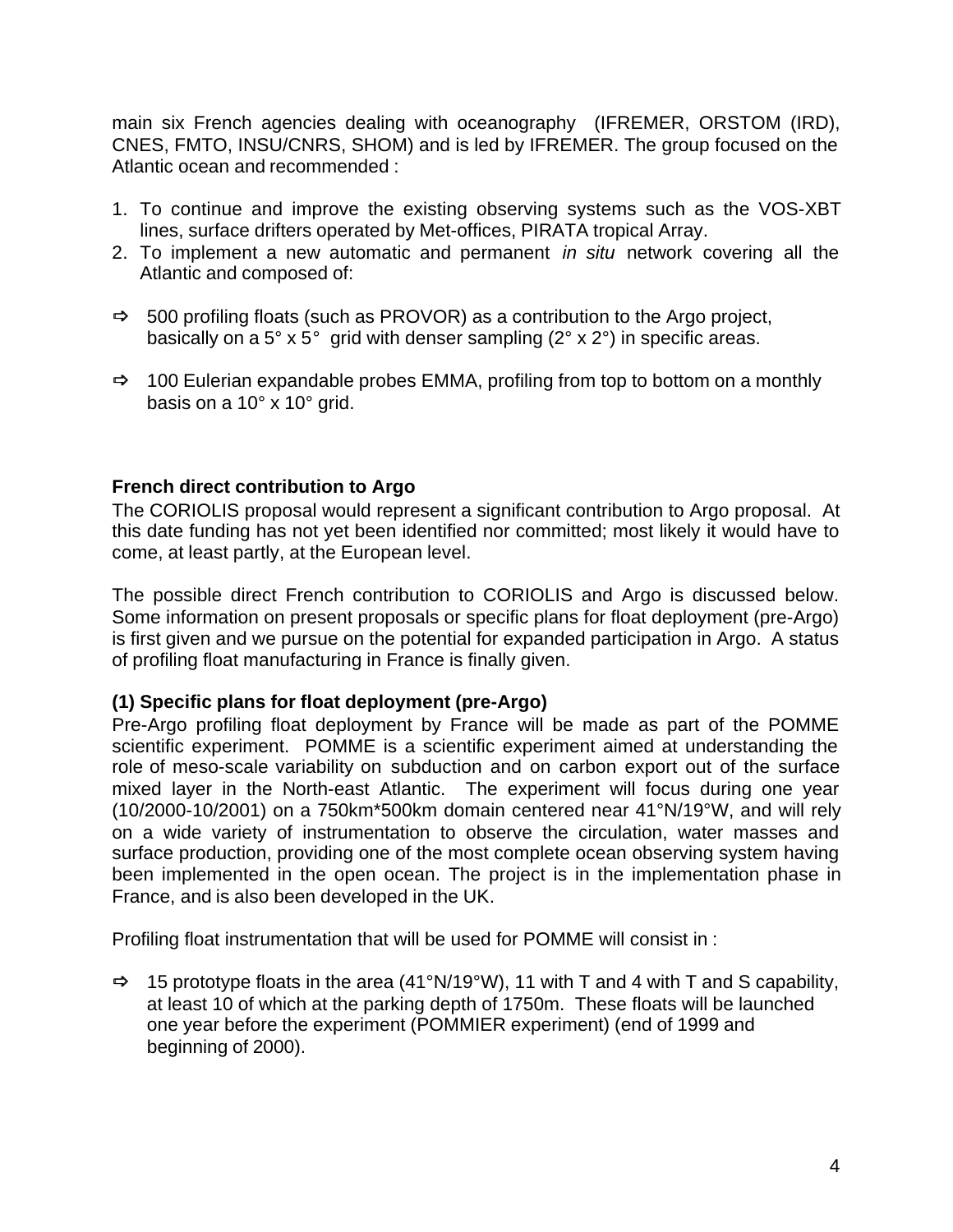**ð** 15 profiling floats in the area parked at 400m, most of them with T and S capability. These floats will be launched from mid-2000 to mid-2001. .

### **(2) Potential for expanded participation in Argo**

### **France**

Following the CORIOLIS group recommendations, it is proposed to start a direct contribution of France to Argo with **50 profiling floats** (PROVOR) deployed by IFREMER per year from year 2001. There is not yet funding commitment on the project but the proposal is a realistic estimation of the expected French participation to Argo. A proposal will be sent very soon to the MENRT (French Ministry of Research) by IFREMER to ask for a financial support for a four year program (2000, 2003). The answer from the MENRT will be probably known by October this year.

### **Europe (Eurogoos)**

The French contribution could be complemented through a European proposal to be submitted to the European Union 5<sup>th</sup> framework program. The EU proposal will request a total of 150 additional floats. Preliminary contacts have been taken with partners in Germany (Send and Schott), UK (Guymer, King), and Spain (Parilla, Font). An outline of the proposal is given below.

Gyroscope : a project proposal to be submitted to the EU 5<sup>th</sup> Framework program (Y. *Desaubies with participants from France, UK (T. Guymer), Germany (U.Send, F. Schott).*

The scientific objective is related to long term climate change in the ocean and its interaction with the atmosphere. The problem is to understand how the ocean responds to the NAO, for instance, how large scale temperature and salt anomalies propagate, to observe water mass formation variability, etc ... Several of those questions will require long term observations, which cannot be obtained during the typical three -year EU projects. However, some specific goals towards the general objectives could be reached, such as establishing detailed heat and fresh water budgets, over several seasonal cycles (for a couple of years ?) (the observing system would presumably have a longer time scale). Thus one would consider estimating the various terms : advection (including Ekman transports), storage, surface fluxes, subduction processes, large scale mixed layer budgets, as well as estimates of the upper part of the meridional overturning cell. The field work would center around the deployment of profiling floats, which would prefigure an Argo type system. The time-table for the call for proposals indicates that such a project might be funded for an early to mid-2000 start, which would mean field work starting in 2001.

The area for deployment will cover the North Atlantic, with interest centered around the Labrador and Irminger Seas (Germany), the exchanges with the Northern seas (UK), the formation of mode waters and cross gyre exchanges (France and Spain).The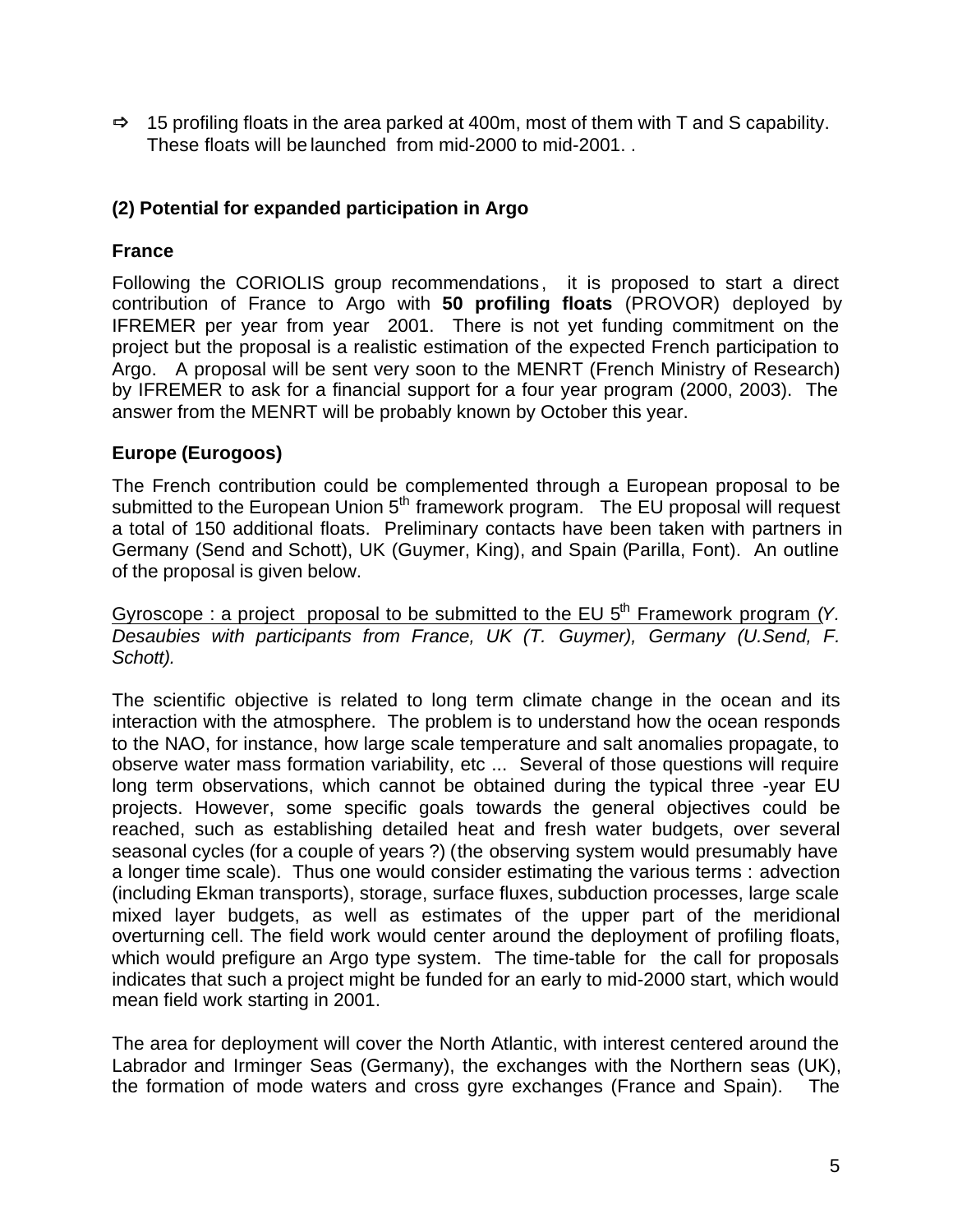proposal will be co-ordinated with the Atlantic Pilot Project initiative of C.Le Provost. **The EU/FP5 proposal could request about 150 floats (50 floats per year).**

#### **Float manufacturing in France**

IFREMER has developed, through industrial partnership with TEKELEC/MARTEC company, a free-drifting hydrographic profiler based on the highly successful MARVOR technology and named PROVOR. As MARVOR it does not need any ballasting operation and the operating pressure can be decided just before deployment:

- the float executes identical programmed cycles of descent, drift at depth at a given pressure for a few days, descent to the start of profile depth, raising, Argos data transmission.
- T (Temperature) or CT (Conductivity, Temperature) measurements are carried out during the descent and/or the ascent phases.
- the parking depth can be set independently of the depth of start of the raising profile
- the profiler is not tracked at depth. It is located only at the surface during the ARGOS data transmission phase.
- the speed of the profiler is controlled during the ascent
- the profiler is able to synchronize the beginning of the rising profiles in order to get synoptic CTD profiles from floats which are not deployed at the same time in an area.
- the profiler should realize up to 100 cycles.
- the profiler can profile between the surface and 2000 m.
- the profilers programme includes a grounding avoidance feature, whereby if it touches bottom before reaching operating depth, it rises to a preset height above.
- the CTD measurements are carried out every 10 seconds and the data are processed before transmission to reduce the amount of information and keep only significant points, as a function of the desired accuracy, using a method which is used to reduce the data of the XBT casts.
- the speed of the profiler during the ascent phase to the surface is about 10 cm/sec.

|                   | <b>PRESSURE</b> | <b>TEMPERATURE</b>    | <b>CONDUCTIVITY</b> |
|-------------------|-----------------|-----------------------|---------------------|
| <b>RANGE</b>      | 2000 dbar       | -2 to 35 $^{\circ}$ C | 0 to $70$ mS/cm     |
| <b>ACCURACY</b>   | $+/-$ 5 dbar    | $+/- 0.05 °C$         | $+/- 0.05$ mS/cm    |
| <b>RESOLUTION</b> | 1 dbar          | 0.01 °C               | $0.01$ mS/cm        |
| <b>TIME</b>       | OF 1 sec        | 1 sec                 | 1 sec               |
| <b>RESPONSE</b>   |                 |                       |                     |
| <b>STABILITY</b>  | < 5 dbar/year   | < 0.05 °C/year        | <0.05mS/cm/year     |

The characteristics of the sensors are:

These characteristics concern the entire measurement system, including the sensors and all the necessary electronics and data processing to provide data which can be directly used by the final user.

PROVOR-T : sensors are provided by SEASCAN - Sea results available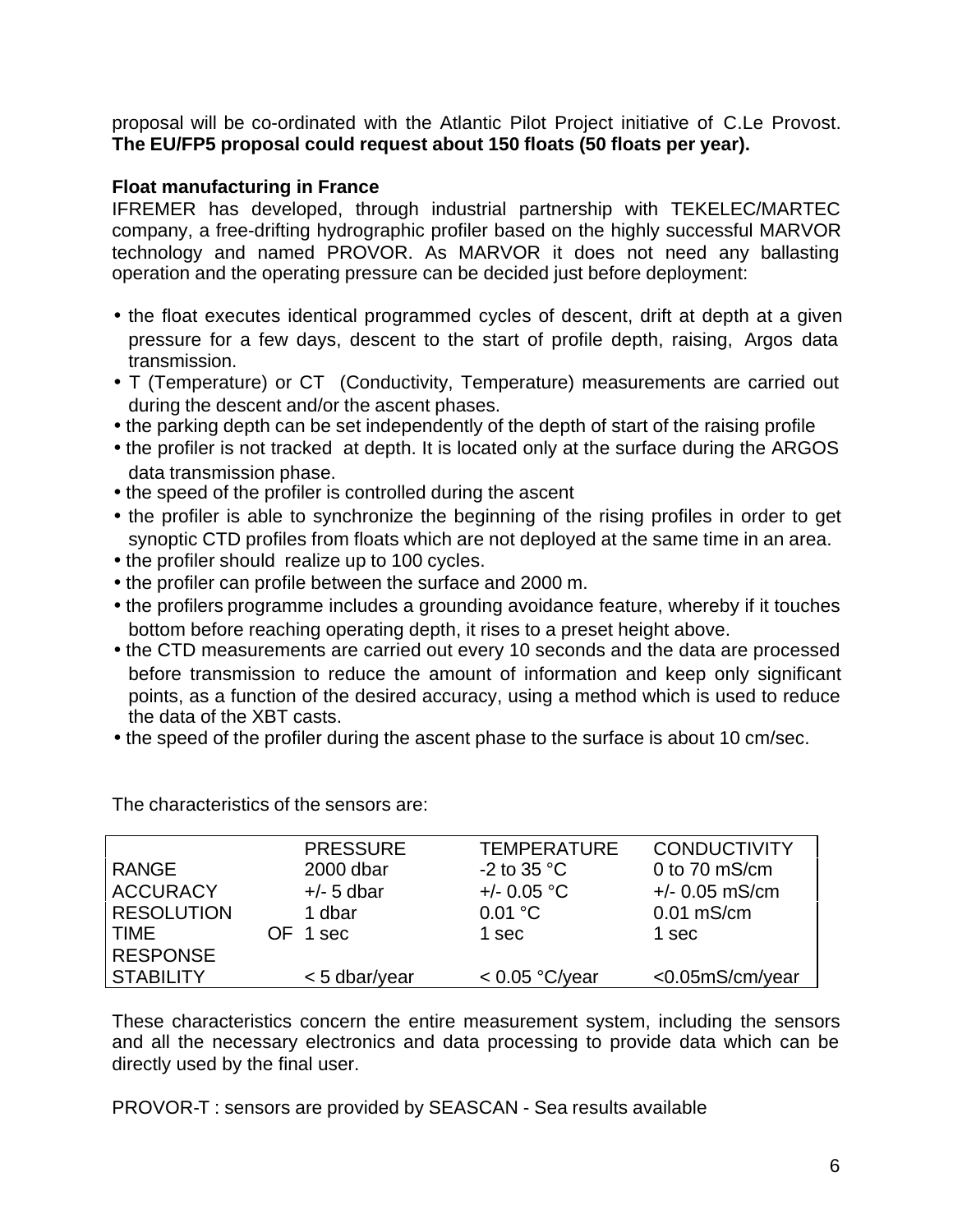PROVOR-CT : present providers are FSI and SEA BIRD - under development

The present price of PROVOR-T is 12500 US\$ (for a series of 100).

## **2.4 Germany (U. Send)**

There is no national Argo commitment in Germany at this point nor are there any plans for national Argo funding at present. This is true both for the funding agencies and the operational agencies in Germany.

Germany will participate in an Argo proposal to the European funding agency ('Framework 5' proposal) and is likely to concentrate on the subpolar gyre (Labrador Sea, Irminger Sea) in this project. The total volume of the EU proposal may be 150 floats for the 3-year period of the program (see description in 2.3).

There are opngoing low-level float activities (5-10 floats per year) in Germany, from various funding sources. These use a variety of floats (PALACE, SOLO, APEX, APG), thus expertise with different technologies exists. The activities include the

- Labrador Sea (Schott)
- N. Atlantic sections (Koltermann)
- Mediterranean (Send)

Infrastructure for Argo deployments will exist in the subpolar gyre, due to frequent activities there in the framework of national initiatives.

New floats are under development at a German company (APG). They are not operational yet, but prototypes exist that are being used for field tests. A few years from now they may be an option for Argo, at least in the national setting.

## **2.5 Japan (K. Takeuchi)**

At this moment, two Argo-related projects are planned in Japan. In addition, there are several other projects in which researchers are interested to use profiling floats.

 A group of researchers in Japan Meteorology Agency, Maritime Safety Agency and Fisheries Agency is proposing a project called SODA(Studies on Optimum Design for Argo), originally for 3 years starting from FY1999. It is not funded for FY1999, but taken as a feasibility study for one year in FY1999. As a part of feasibility study, they are planning to deploy three profiling floats, one in the Subtropical gyre interior region, one in the western boundary region and one in the eddy abondant area between the Subtropical and Subpolar gyres. If the project is funded, it will last for three years starting from FY2000. In the project, the optimum design and improved data assimiliation are studied along with deployments of profiling floats (around 70 per year).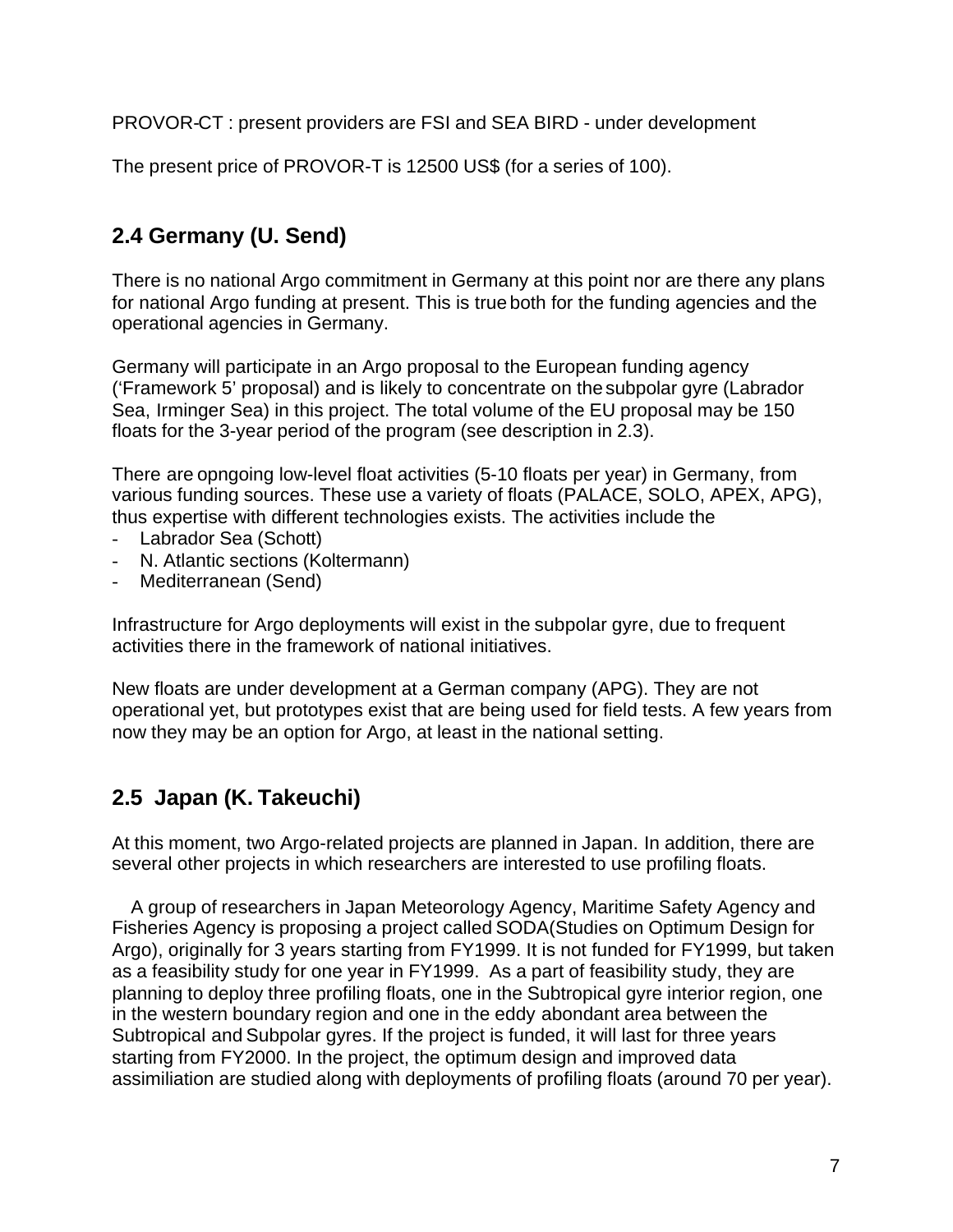A new project called "Frontier Observing System" is funded and will start this summer. The program consists of research in two areas - climate variation research and hydrological cycle research. The former includes three core research topics, "western boundary current study", "air-sea interaction in the western Pacific and Indian Ocean", "subsurface circulation". The third one is closely related to Argo, and some profiling floats are planned to be used in the second. The total number of floats used in the projects is expected to be more than 100 per year.

# **2.6 U.K. (B. King)**

The status of the UK contribution is evolving rapidly at present. A high-level meeting was held on 11 March 1999 at which heads of interested government departments and agencies discussed the likely level of UK contribution. At this stage the main partners who have expressed strong interest are the DETR (Department for Environment, Transport and the Regions), UK Met Office and NERC.

DETR is the government department responsible for Environment, and presently provides substantial funding for climate research at the Hadley Centre, part of UKMO. UKMO is likely to be the UK lead agency for Argo. UKMO runs an operational ocean forecast model (FOAM). UKMO has the necessary skills and infrastructure to handle the real-time aspects of the UK contribution.

NERC, through its funding of labs and academic researchers can be expected to provide funds for analysis and interpretation of data. Also opportunities for deployment from research ships.

**Outcome of 11 March meeting:** The details of the meeting have not yet been announced. It is likely the UK government will want to wait for a suitable 'occasion', perhaps within the next 2 months, to announce any contribution. Our expectation is that DETR will fund 5 percent of the global total of floats as a contribution to the operational programme (ie 150 floats). Further floats, funded by NERC, for example, would be in response to research proposals submitted through the usual routes. It is possible to conceive of perhaps a further 50 floats funded this way to enhance sampling density in certain areas. Such contributions would typically be known about one to two years ahead of deployment.

#### **Focus of the UK program:**

Likely to be NE Atlantic, perhaps concentrating north of a line from Greenland to the Azores.

Efforts will be made to secure float deployments in the Atlantic sector of the Southern Ocean.

#### **Timing of funds:**

Unknown at present. More information may be available soon.

#### **Possibilities for UK float manufacture (both very tentative at this stage):**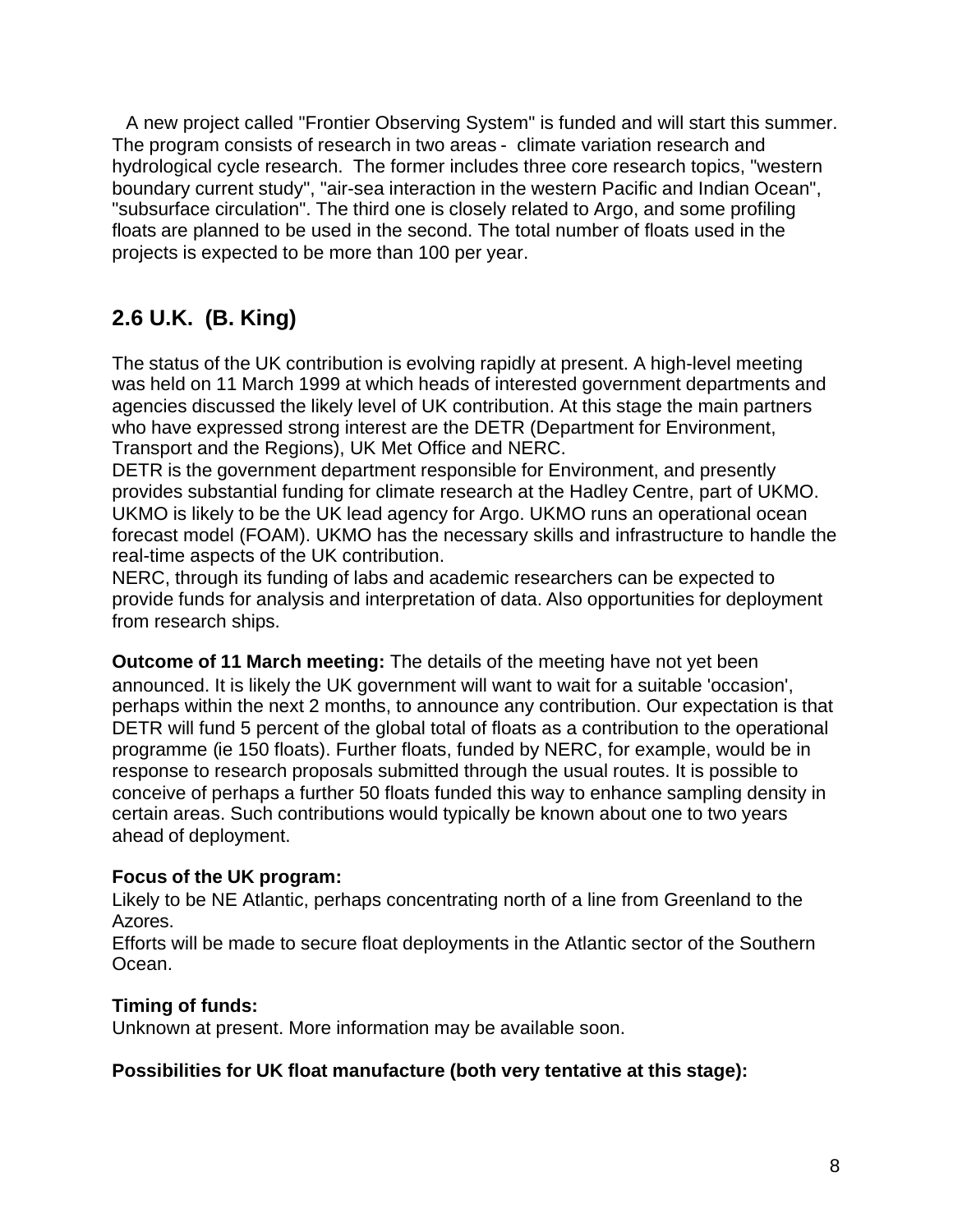The UK agent for Webb Research Corp has indicated that if there is a possibility of manufacture of Webb floats under license in Europe, he would be interested in being involved.

Ocean Scientific International are interested in sensor issues, and have expressed an interest in teaming up with a manufacturer for the construction of floats, combined with some sensor development.

# **2.7 U.S.A. (D. Roemmich)**

The U.S contribution to Argo will be implemented by a national consortium of academic, government and industry partners through the National Ocean Partnership Program (NOPP). Academic and government partners include Scripps Institution of Oceanography, Woods Hole Oceanographic Institution, University of Washington, University of Miami, NOAA Atlantic Oceanographic and Meteorological Laboratory and NOAA Pacific Marine Environmental Laboratory.

A NOPP proposal has been submitted by the consortium for Pacific Basin Extended Climate Studies (PBECS)/Atlantic Climate Variability Experiment (ACVE)/Argo startup activities beginning in 1999, consisting of:

- 50 floats per year in tropical N Atlantic and tropical S.E. Pacific. The float deployments are central to PBECS and ACVE objectives.
- Instrumentation development (air deployment, improvements in communications and salinity).
- Initial construction of real-time and delayed mode data systems including salinity.

### For 2000:

The administration's budget request for \$4M per year for NOAA to support autonomous profiling float arrays in the Pacific and Atlantic is pending in the U.S. Congress. If this is successful, an expanded NOPP proposal for Argo implementation will be submitted in early 2000. The U.S. effort in Argo may amount to at least 300 floats per year.

### Foci of the U.S. program:

- NOAA: Atlantic and Pacific for enhancing seasonal to interannual (or longer) predictive capability.
- NSF: CLIVAR basin-scale experiments in the Pacific (PBECS) and Atlantic (ACVE).
- Additional agency participation is possible.

### **2.8 Prospects for a global array**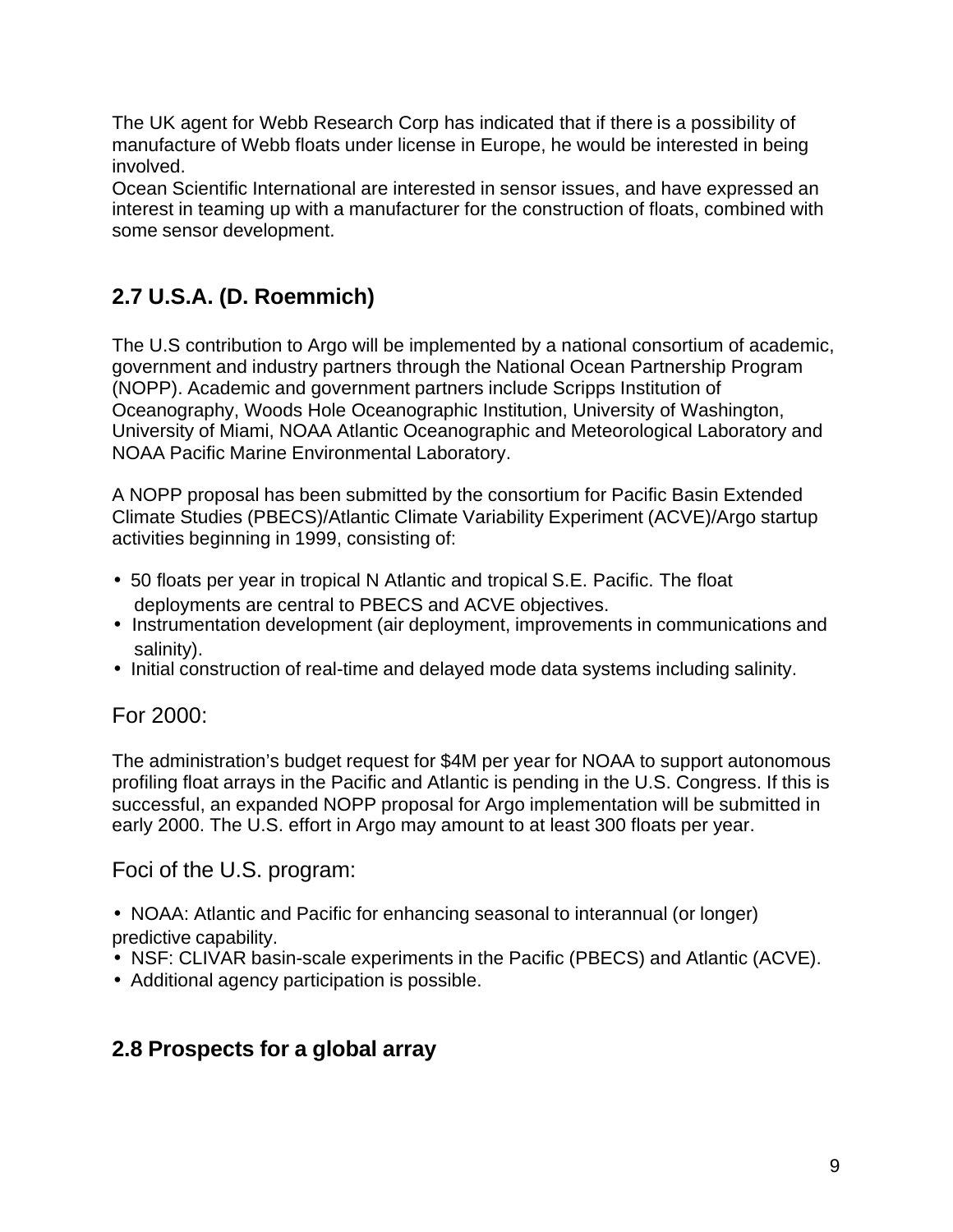Plans for a global profiling float experiment are proceeding very rapidly. Fast progress is due to an unprecedented level of cooperation between researchers and operational agencies nationally and internationally. Attention has been drawn to the high value of the global float array for purposes of climate research, seasonal to decadal prediction, and initialization of operational models. There is a broad consensus that a global array consisting of around 3000 profiling T/S floats is practical and of the highest priority. If national plans go ahead on schedule, total deployments could exceed 700 floats per year as early as 2001.

It is recognized that specific national interests are mainly focused on the Atlantic and Pacific Oceans. Cooperative agreements will be needed to implement a global array, with all nations necessarily contributing to regions outside of their highest priorities. For a global array at 3<sup>o</sup> spacing, the total number of floats is about 629 in the Atlantic, 1303 in the Pacific, 441 in the Indian, and 970 in the Southern Ocean (south of  $40^{\circ}$ S). Special attention is required to achieve adequate sampling of the Indian and Southern Oceans. Accordingly, small working groups were formed to discuss the Indian and Southern Ocean sampling issues. Their findings follow:

#### **Argo in the Indian Ocean**

The Indian Ocean is increasingly being recognized as influencing interannual variations in other parts of the globe, and more forecasting systems are beginning to include the Indian Ocean in their domains. From a scientific standpoint, this basin is as poorly understood as is the South Pacific and Southern Ocean, and much basic 'exploratory science' needs to be done on the circulation and seasonal cycle. A strong case can likely be made to nations outside the Indian Ocean region that it is in their direct interest to implement Argo in the Indian Ocean. The impact of Indian Ocean data on the skill of seasonal-to-interannual prediction should be explored and exploited.

#### **Context:**

Argo exists within the CLIVAR/GOOS framework. There is already an XBT monitoring network in the tropical Indian Ocean, and there is the prospect of Japan extending the TRITON array into the eastern Indian Ocean. Along with Argo, these basic elements are a firm foundation for a useful Indian Ocean observing system.

#### **Needs and Current Proposals:**

For the Indian Ocean north of  $40^{\circ}$ S, a float array at Argo resolution requires about 450 floats, or about 120 floats deployed per year to ramp up to full resolution in 4 years. Currently, the two nations expressing definite interest in seeding the Indian Ocean are Japan and Australia. Japan's float effort is estimated to be ~70 floats/year initially while Australia may achieve 50 floats/year. If roughly half of these are deployed in the Indian Ocean (60/year) we are halfway to full Argo resolution in the Indian Ocean under existing proposals. Both the US and UK have indicated a willingness to deploy some floats in the Indian Ocean and may help complete the array. The French community may have a pool of 50 floats for deployment, some of which could be attracted to the Indian Ocean through proposals. The potential is there to get full Argo resolution in the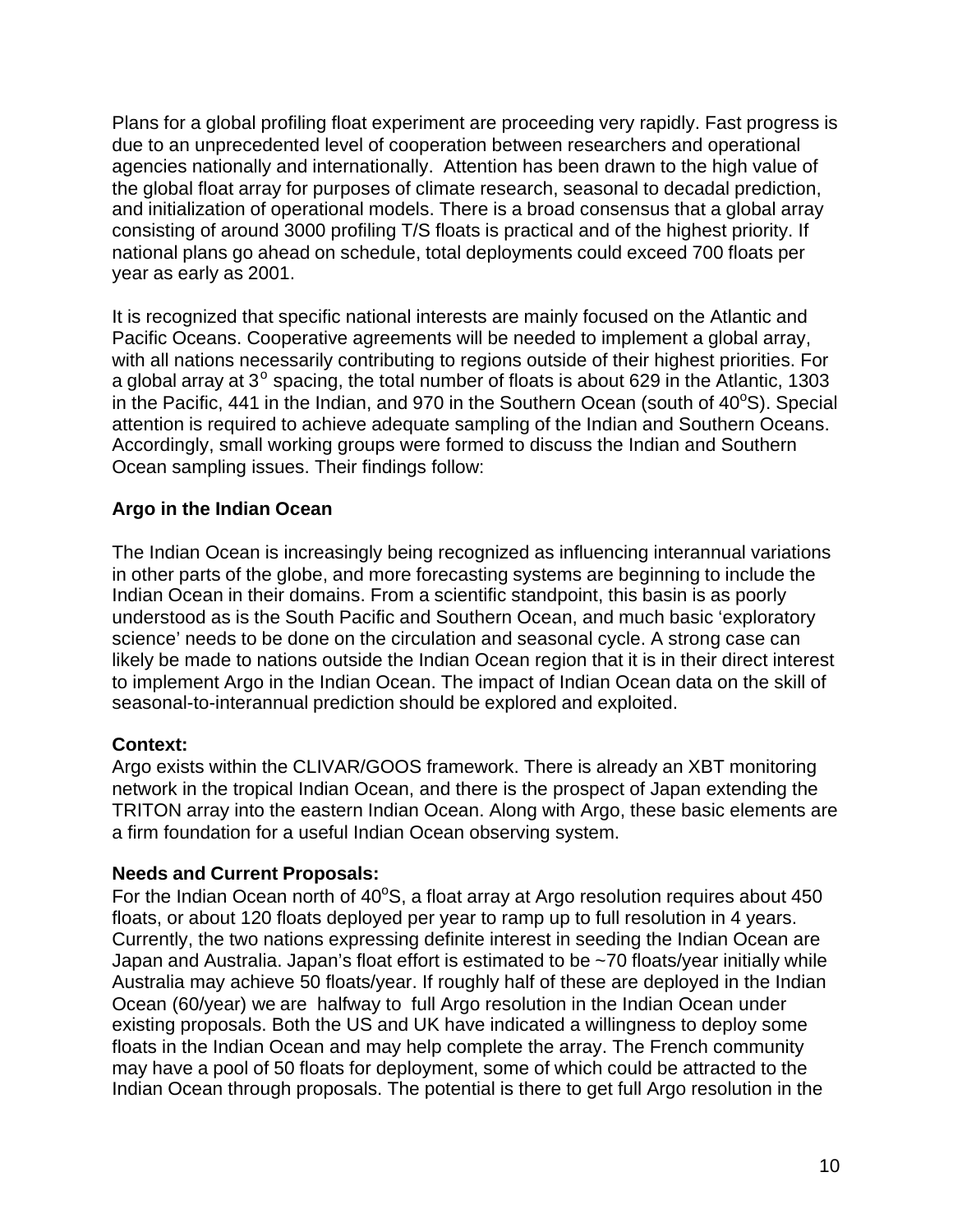Indian Ocean, but coordination and encouragement of proposals and logistics will be required.

#### **What to do:**

The idea was advanced to form a planning/implementation group for Indian Ocean Argo/GOOS activities, likely lead by Japan and Australia. It was generally agreed as a good idea, though its scope was not agreed upon (full GOOS or just Argo). Rather than decide without the likely players present, a list of possibly interested Indian Ocean researchers was formed who could be canvassed:

- 1. whether they were interested in supporting Argo in the Indian Ocean.
- 2. about the need for such an implementation group

S. Wijffels will poll this list and others in the community, and then report back on whether such a group needs to be formed or whether this work can be achieved within present CLIVAR/GOOS structures.

At the end of our short meeting, it seemed Argo in the Indian Ocean might well come to fruition, but that Australia and Japan will have to take to lead to make it happen.

#### **Argo in the Southern Ocean**

The Southern Ocean will clearly be the greatest challenge for implementation in Argo. Its requirement for about 970 floats, coupled with its remoteness will make it a substantial challenge. Three aspects of the Southern Ocean make it a unique region for Argo and GODAE:

First, its characteristics – it is the only region of circumglobal flow connecting the three oceans. A large part of the region is subject to seasonal sea-ice coverage. Salinity is particularly important in stratification. Strong currents extend to the bottom. These characteristics suggest careful examination of profiling, parking depth and coverage requirements as distinct from the other oceans. Technological challenges result from the seasonal sea-ice. Lifetime of salinity sensors will be particularly important for the Southern Ocean.

Second, logistics – historically, few data are collected in the Southern Ocean due to lack of sensor delivery systems. Development of air-deployed floats may be very important for populating parts of the Southern Ocean network. High current velocities and circumglobal flow may allow for population of remote regions by using intelligent upstream deployments.

Third, driving philosophy – Because of the lack of data in the Southern Ocean, exploration and discovery may motivate float deployments more than well-understood operational requirements. Better understanding of the Southern Ocean is believed to be important in assessing global climate change. Argo could be important in quantifying Antarctic Intermediate Water formation, for example. The difference in motivating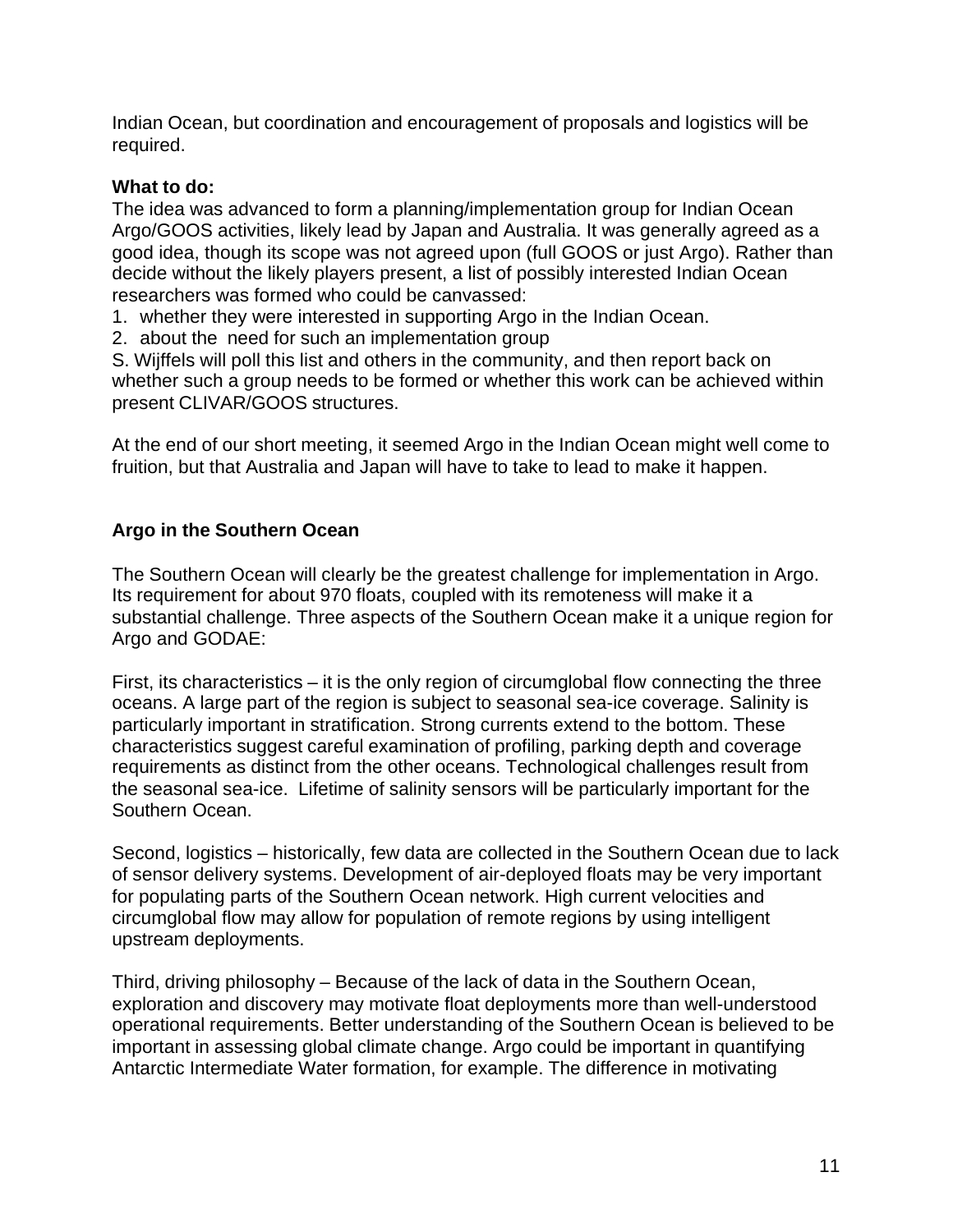factors may influence which national agencies are approached to build the Southern Ocean float contributions.

# **3. Implementation Issues for Argo**

### **3.1 Deployment strategy.**

Argo floats will be deployed by Volunteer Observing Ships (VOS), aircraft, and research vessels. VOS deployments have been successfully implemented (see below) and a test of aircraft deployment is planned for mid-1999. Dedicated use of research vessels will be minimized due to the high cost, but research vessels with planned trips to remote regions may be very useful. The distribution of XBT and MET reports demonstrates that much of the ocean is accessible from VOS, particularly if dispersion of floats by mean and time-varying flows can be exploited to fill gaps between VOS routes. Studies are needed of the relative efficiency of VOS deployment/dispersion versus aircraft deployment for achieving optimal float distribution.

### **VOS Deployments of PALACE Floats (S. Riser)**

Since 1997, the majority of the approximately 75 floats deployed by the UW group in the western N. Atlantic have been deployed from VOS. These ships are typically commercial vessels transiting between New York, Norfolk, or Miami and Spain or Italy. The particular vessels used were chosen because they have also been involved in the NOAA VOS XBT program for a number of years, and the degree of cooperation between scientists and the shipping companies was already good. A ship rider has been sent from the laboratory on each cruise, typically deploying 4-8 floats per trip.

For deployment, the floats are packaged in a custom made 5-sided box held together by heavy cord and a dissolvable link; each box costs approximately US\$50. The boxes are shipped with the floats and assembled on board the vessel prior to deployment. For vessels where the deployment deck is near the waterline, the box is simply heaved over the stern of the ship. For larger vessels, where the deployment deck can be as much as 20 m above the waterline, the box is lowered to within a few meters of the sea surface on ropes, then let go as the ropes are cast away. Once in the water, the link holding the box together dissolves and the float is ejected into the water. These deployments are done at full cruising speed, 20-30 knots. A more detailed description of this process, with pictures, can be found on the web at http://flux.ocean.washington.edu.

A total of 48 instruments have been deployed in this manner. Of these, 47 are operating properly. Both R1 and APEX floats, with and without SBE CTD units, have been deployed using VOS.

# **3.2 Parking depth**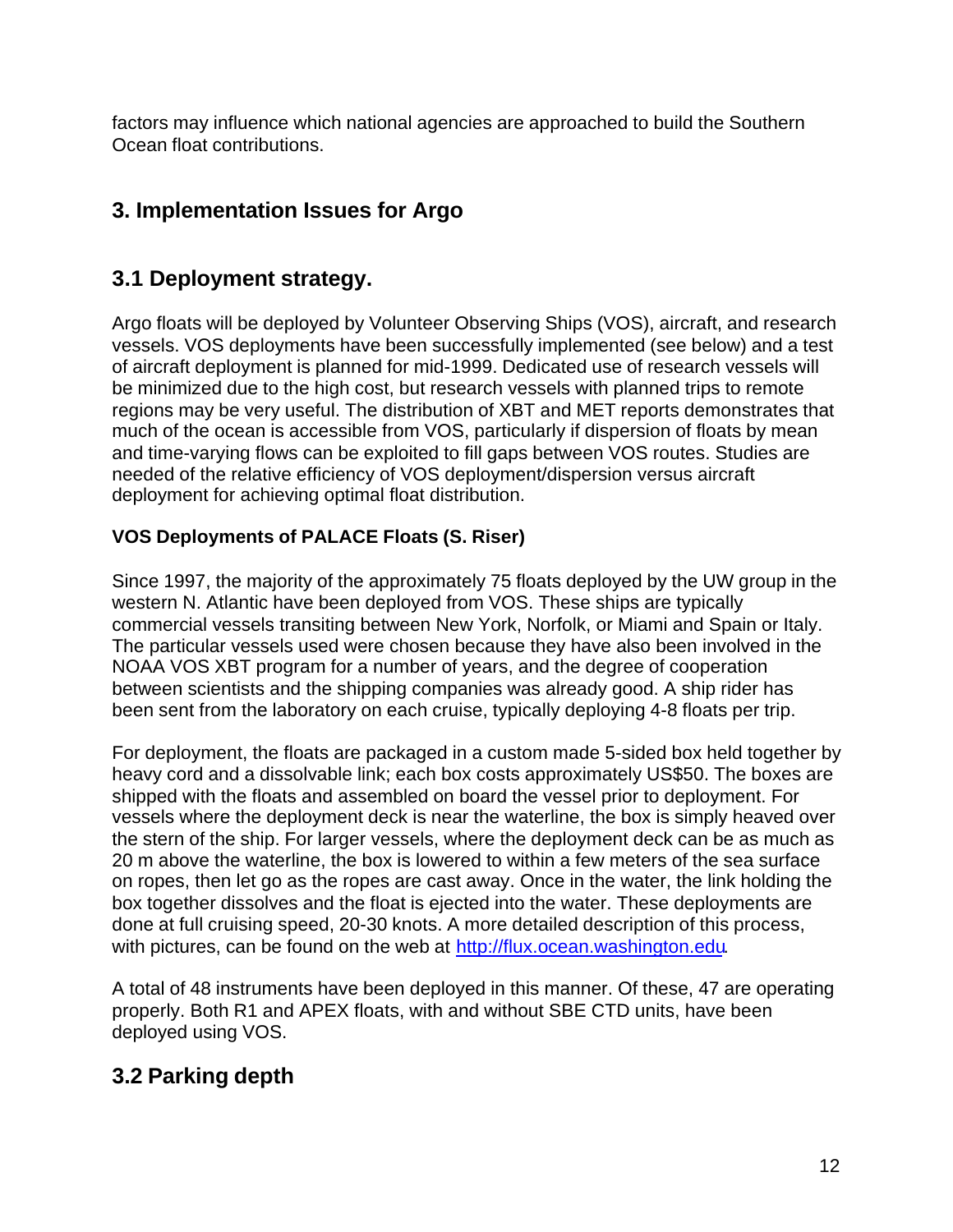The issue of parking depth is closely related to deployment strategy. Relatively shallow (thermocline depth) parking will give more rapid dispersion into gaps for floats that are deployed along sparse VOS lines. Alternatively, if air deployment is used to place floats near their nominal position, they will remain closest if a deep parking depth is used. The ideal situation for float distribution would be to air-deploy a large fraction of floats, with parking at a deep (2000 m) level. However, practical requirements plus some national priorities for velocity sampling at shallower levels will result in some variety of parking depths. Array planning will need to take this diversity of parking depths into account.

## **3.3 Salinity stability**

Stability of salinity sensors is recognized as the most difficult technical issue for Argo. The following addresses the most recent experience with CTDs in profiling floats and plans for improving on the present generation of sensors.

#### **Experience with SeaBird CTDs in Profiling Floats (S. Riser)**

During the past two years some progress has been made in making stable estimates of salinity from PALACE floats. We have used both R1 and APEX floats from Webb Research with the SBE-41 integrated CTD unit from SeaBird on floats deployed in the western N. Atlantic. In all, we have had 3 R1-SBE units in the water for more than 1 year and 7 other APEX-SBE units in the water for times varying from 1 to 6 months. In all cases we have found that the salinity measured by the float is in general agreement with the T/S relation as determined from historical data, with the standard deviation of S(T) from the floats usually considerably smaller than the standard deviation in the historical data. Comparing the float-inferred values of S(T) from profile to profile, we have found that in the portions of the T/S curve where there is little natural variation (between about 16<sup>o</sup>C and  $7^{\circ}$ C in the western N. Atlantic), the inferred values of S(T) vary by less than .01 PSU (sometimes as little as .004 PSU) over times as long as 420 days. No editing or adjusting of the T/S data has generally been necessary; the data sent through the ARGOS system has been the final data.

#### **Correction of salinity of floats with FSI sensors (G. Reverdin)**

We are interested in finding whether biases in salinity can be identified on profiling floats equipped with an FSI sensor in near-real time in situations where spatial coverage is comparable with the Argo requirements. For that, we considered floats in the Irminger and southern Labrador Sea between November 1996 and February 1997. These floats were deployed for ACCE and the data were communicated by Breck Owens, Russ Davis, Sheldon Bacon and John Gould. At a given time, there was between 30 and 40 floats in the area, and some profiles from 64 floats reached the isotherm 3.3C in the deeper part of the profile. Away from the boundary currents on the rim of the Irminger and Labrador Seas, the profiles of these floats reached the 3.1C potential temperature in the upper part of the weakly stratified layer associated with the Labrador Sea water.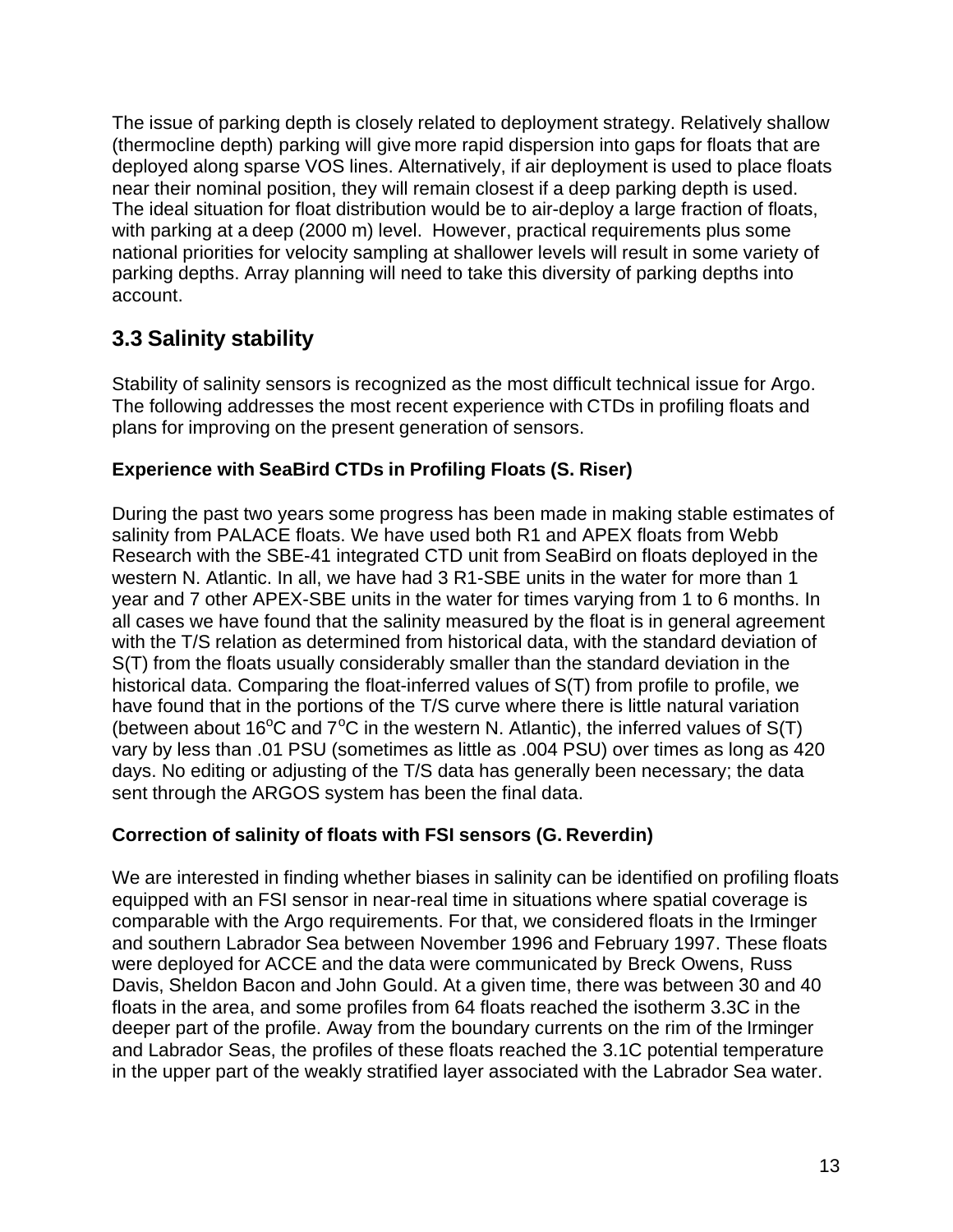A map of the average salinity on the 3.1C isotherm shows large spatial variability with spatial contrast of more than 0.15 across the domain. This is more than one expects based on hydrographic sections across the basin, which suggests that some of the profiles have an erroneous salinity. (Profiles for 4 floats have been a priori removed before plotting, as their salinity was well off what is expected.) We tried to identify possible biases by two methods:

1: mapping by objective interpolation the large scales of the field (over 500 km) and interpreting the residual difference between the individual data and the field as an estimate of the bias.

2: comparing nearby profiles from different floats (also a least-square method).

Both methods are rather coarse and could be improved. The first would probably give an underestimate of the error and the second an overestimate. This later point can be seen on the average field for the drifters corrected by the estimated biases, which presents less spatial structure than one expects at this depth. We applied the two methods on various isothermal surfaces, and for 2 months periods. Method 2 seems to give the most consistent results. Often, the identified biases did not evolve much in time over the course of 6 months to a year, and biases estimated by the two methods are correlated (0.89) with biases of method 1 being larger than by method 2. Typically, most biases identified are small (less than 0.04 psu), although there are a few larger ones, in particular corresponding to too low salinities.

We have only hints that applying the estimated biases is improving the overall fields. For example, the isopycnal depths have more regular contours once the corrections are included (and the standard deviations of the individual estimates is less). We also have the possibility to compare the suggested corrections with biases estimated by comparisons with near-by CTDs by Bacon et al. (1998, SOC Internal Document No. 39). This can be done for four floats that were drifting in this part of the Atlantic, and the biases estimated by method 2 correlate well (0.90) with the ones given by Bacon et al. 1998), although amplitudes are much less in this case, and uncorrected biases could reach 0.02 psu. We also compared the float salinities at 15m with the near-surface data of thermosalinographs on board of two ships of opportunity (the "Godafoss" equiped by NOAA, and the "Nuka Arctica" equiped by LEGOS/IRD). The two sets of data show less scatter in winter, but there are only 25 values which can be compared in that way with ALACES being lower by 0.003 and the rms scatter being 0.045. Applying the corrections on the biases does not change significantly the statistics. The data in other seasons are more scattered, which we attribute with more patchiness of the nearsurface fields and vertical gradients between the near surface and 15m (ALACE salinity is often higher).

#### **Planned U.S. work (NOPP proposal, U.S. Float Consortium) on development of stable salinity sensors:**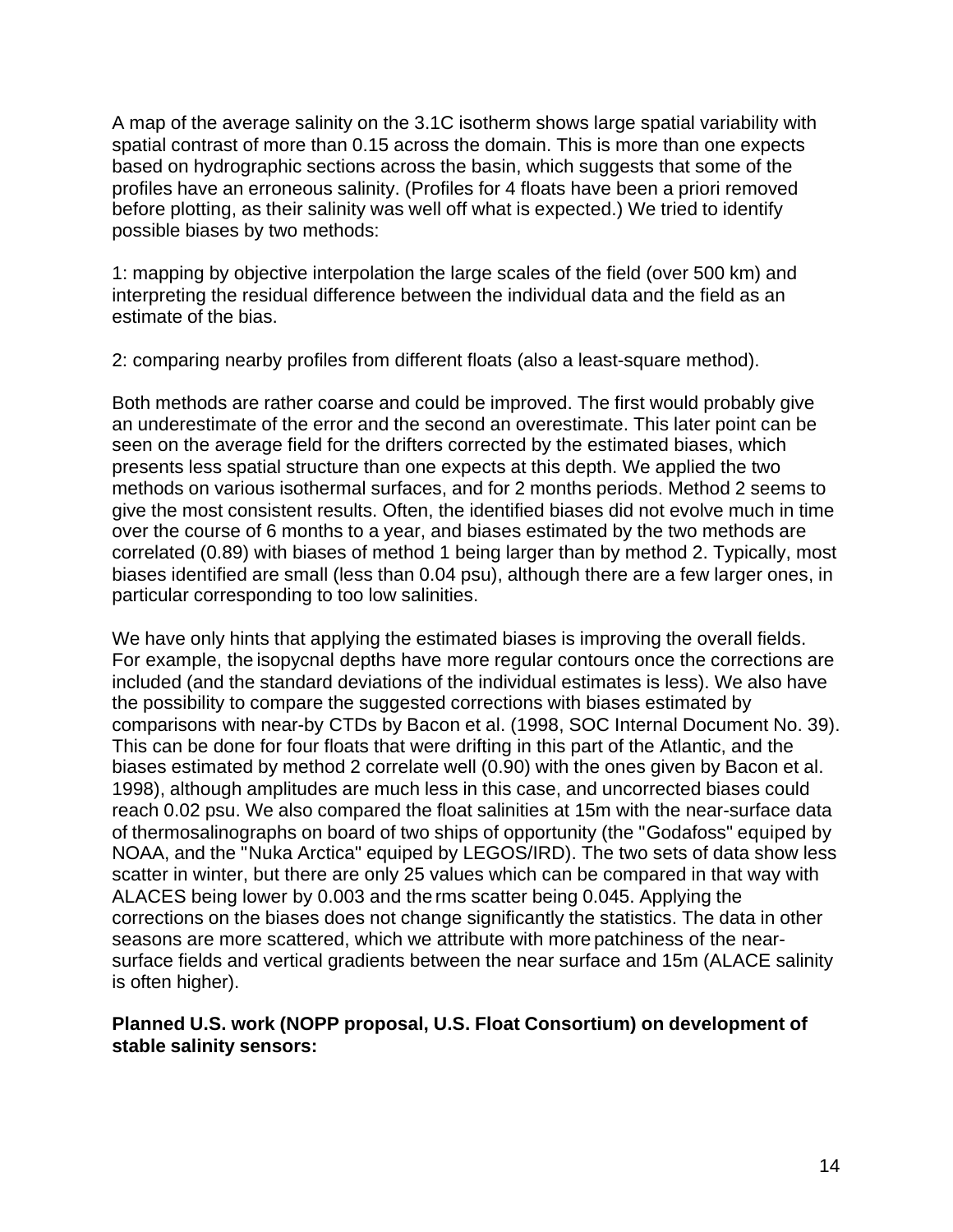Developments of improved, low power, stable conductivity sensors are presently underway. Both Sea-Bird Electronics (SBE) and Falmouth Scientific Instruments (FSI) have made new prototypes available to the float community. The main limit to sensor stability is bio-fouling. Improved communication will help by reducing near-surface exposure from the one day needed at present to an hour or less. The main limit to biofouling is maintaining adequate biocide concentration without depleting the poison through mass transfer to seawater. The apparent solution is to protect the biocide and sensor from mass-transfer during the long periods when no measurements are being made.

The SBE CTD is a two-electrode (platinum) cell operated inside a pumped system with anti-fouling at both ends of the cell. Between profiles, the pump stops and biocide concentration builds up in the stagnant water around the cell. A new low power pump will be implemented specifically for long autonomous deployments like ours. The newest FSI CTD uses two cells arranged so that the measurement volume is limited to the interior of the cells. An enclosure for the FSI system will use electrolysis to generate chlorine as a poison in the sealed interior volume when the sensor is not in use. The new sensor packages will be integrated into SOLO and APEX float designs and fieldtested in late 1999- early 2000.

A third approach will be to design and build a system consisting of double four-electrode cells that are less fully enclosed than the SBE cell and do not use an external pump. The cells will be sealed with shutters (like FSI is implementing) to protect a conventional biocide and allow its concentration to build up. Double cells will provide a measure of cell stability through comparison. Opening up the enclosure will minimize thermal lags caused by the enclosure and eliminate the need for a pump. Finally, a four-electrode cell should be less sensitive to fouling since the measurement electrodes will operate at very low current density.

### **3.4 Communications**

#### **Summary:**

Present work is with ARGOS and Orbcomm communications, plus testing of the Iridium global cellular network as a possible future option. In addition to cost, issues related to communications are:

Data quantity: Requirements are 2 kilobytes per profile (compressed), allowing temperature and salinity precision of .001 at 2 m intervals from 0 to 500 m and 5 m intervals from 500 to 2000 m.

Time spent on the sea surface: The target is 30 minutes or less. Minimizing this time will lower risk to the instrument and its sensors (i.e. bio-fouling) as well as decreasing the displacement of the float by surface currents.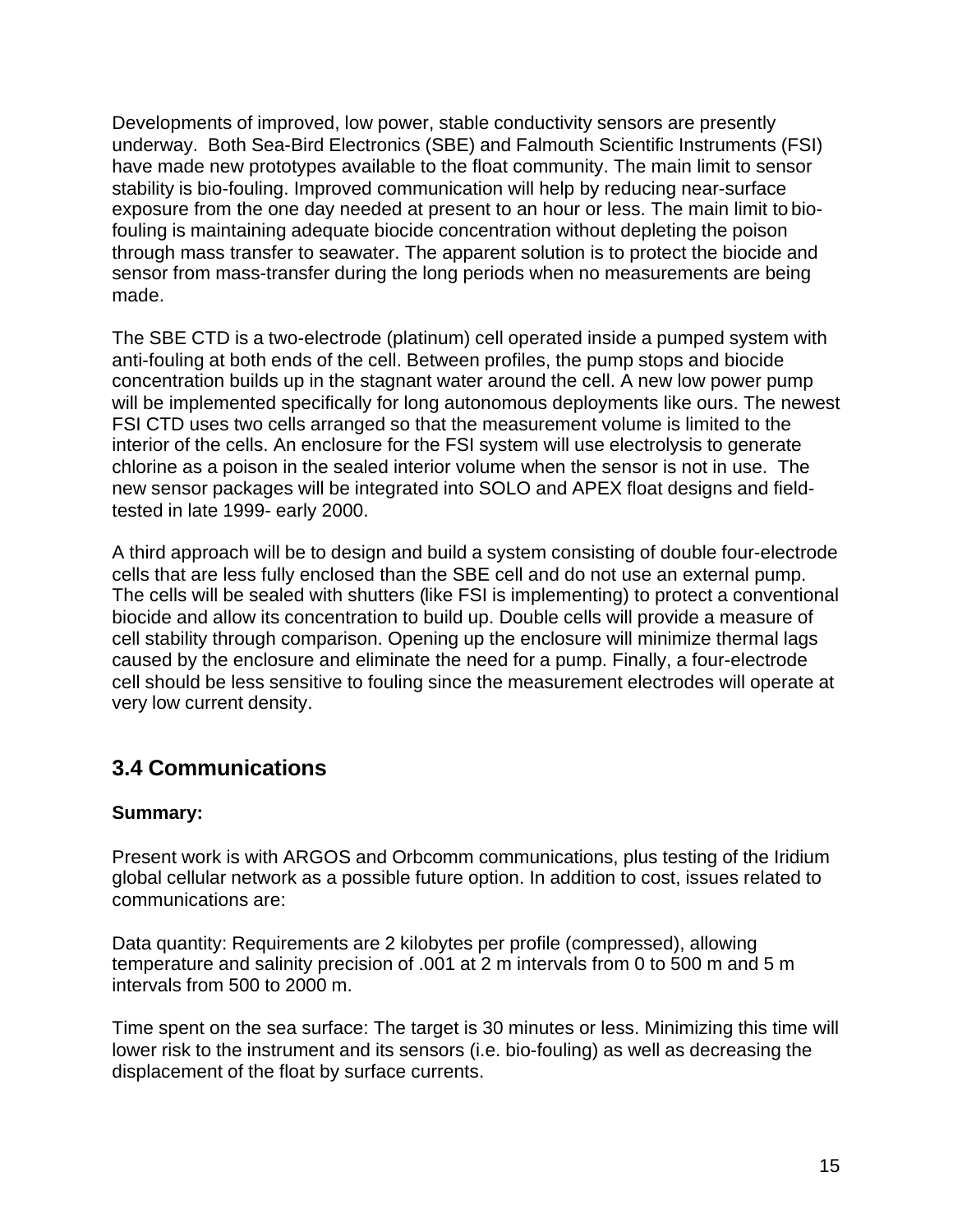Power consumption: The target is for communications to consume less than 10% of the energy budget per cycle (or < 1kJ).

It is not possible at the present time to focus on a single communications system, as several have the potential to meet requirements in the near future. Additional testing and/or deployments with ARGOS, Orbcomm and Iridium systems are planned in the next year. The data system will need to accommodate data from more than one communications system.

#### **Present status and plans for communications options for Argo (B. Owens)**

Transmission of the profiles of temperature and salinity to 2000 m depth with high spatial resolution (2 dbar) in the upper ocean (to 500 dbar) and moderate resolution below (5 dbar) will require a significant increase in satellite data communication bandwidth compared to that available using the present ARGOS system. It is also desirable to increase the resolution of the transmitted data to a level greater than the precision of the measurements so that the communications link does not limit the quality of the data. Using simple compression algorithms, Argo profiles of temperature and salinity will be less than 2000 bytes. An improved data communication system should also decrease its use of electrical energy to minimize the batteries required for the floats and minimize the time spent on the surface communicating.

There are three choices for improved data telemetry: an improved ARGOS, ORBCOMM, or Iridium. All three systems will require GPS receivers either for positioning or accurate time keeping.

The ARGOS system is being upgraded. The first 2nd generation receiver system is now in space on NOAA K. Additional 2nd generation systems will be launched in late 1999 and 2001. The minimum time between messages can be reduced to 20 seconds, effectively doubling the data transfer rate. The receivers also have an increased sensitivity of 2 dB which will allow a decrease in the float transmitter power output. Use of a GPS receiver with satellite ephemeris data in the float would allow it to only transmit when a satellite is overhead. However there would be no way of updating this data on the float or responding to changes in satellite usage until two way communications is available in the late-2000 time frame. Starting with the system on the ADEOS-II satellite, which is to be launched in 2000-2001 an acknowledgement will be sent from the satellite upon receipt of the message. A high data rate (4500 bps) channel and full two way communications capability will be available with the 3rd generation system to be launched in the 2003 time frame. In summary, the ARGOS system is evolving from the present system with immediate savings of order of a factor of 2-3 with an ultimate reduction by a two orders of magnitude with short surface times possible by 2003. Existing antennas will have to be augmented to receive GPS. The present tariffs, which are approximately \$10 per day for positions and data transfer, are negotiable under the international ARGOS Joint Tariff Agreement.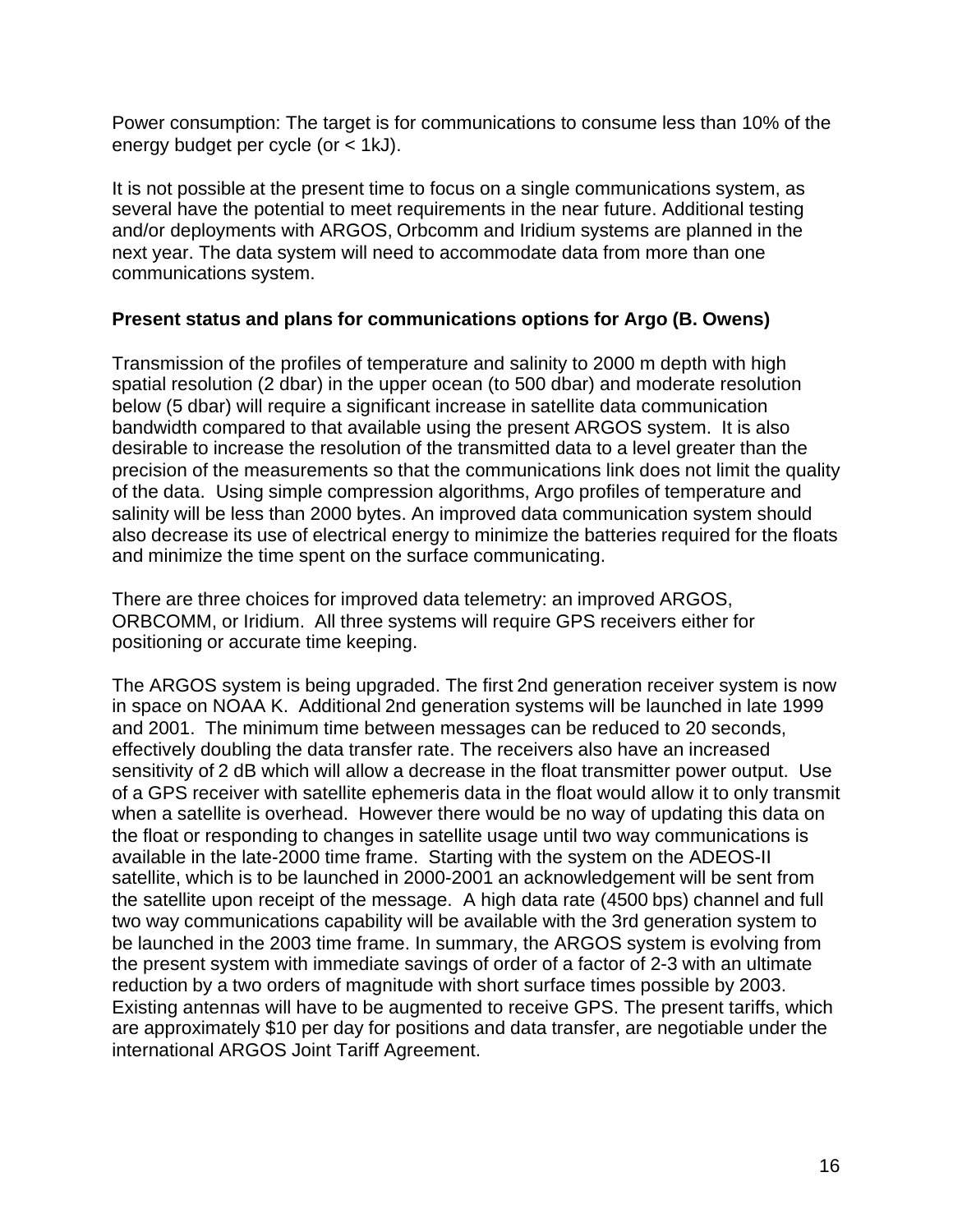The ORBCOMM system is a low earth orbit, two-way, data transmission system consisting of a constellation of approximately 26 satellite (presently there are 23 operational satellites). This system has two modes, a store and forward system using 239 byte messages when only the transmitter is in view of the satellite and a bent-pipe mode when the down-link sites are also in view. In either case, it is a polled system where the satellite broadcasts its presence and controls the data transfer. At present there are 4 down-link sites in the US and one in Europe with additional sites planned for Australia and Asia. The system is a polled system operating at 2400 baud in the 160 (?) megahertz frequency band which means that the float antennae will have to be approximately 50% longer. Although positions can be obtained from ORBCOMM, the float would be equipped with a GPS receiver necessitating a dual-frequency antennae. Worst-case delays waiting for satellite coverage would be 30 minutes. Once satellite coverage is available, data transfer would be completed in less than 1 minute. ORBCOMM is presently transitioning to an operational system. We have successfully used the system in the laboratory. Data from subsurface instruments on a surface mooring near the Canary Islands is presently being sent back to the University of Bremen using ORBCOMM. Provisional tariffs are \$11.50 per Kbyte and transmitters presently cost the same as the ARGOS radio transmitters used in the present profiling floats. A meeting between the US funding agencies and ORBCOMM is being set up for later this year to investigate possible funding scenarios and viability of the system. A prototype ORBCOMM float should be deployed by summer 1999.

Iridium consists of 77 satellites providing global coverage for both voice and data communications and is expected to be comparable to the present cellular phone system. Voice communications is now available and improving rapidly. Data communications is expected to be available later in 1999 and will operate at 2400 baud. Tariffs for data communications are presently unavailable, however voice usage is priced at \$5-10 per minute. Iridium uses a frequency band close to that used by GPS. Motorola Iridium handsets presently cost \$3000. Alternate sources for data only units will be available in the near future at a price approximately half that of the handsets and will allow access to GPS time and position data which is used by Iridium to locate the handset. The higher frequency used for Iridium means that an antennae shorter than that presently used for the floats could be used for both Iridium data communications and GPS positioning. Plans are to deploy an Iridium float as soon as possible.

### **3.5 Energy Budget**

Considerable progress has been made on lowering energy requirements in the past 6 months, with improvements due to use of efficient single stroke pumps and better energy use in communications. Energy budgets were presented for SOLO, APEX and PROVOR floats. Results were similar for the three, and in all cases battery lifetime was projected to be about 200 cycles to 2000 m profile depth, using either OrbComm or improved ARGOS communications, SBE (with a new low-power pump) or FSI CTDs and 4000 kJ battery packs.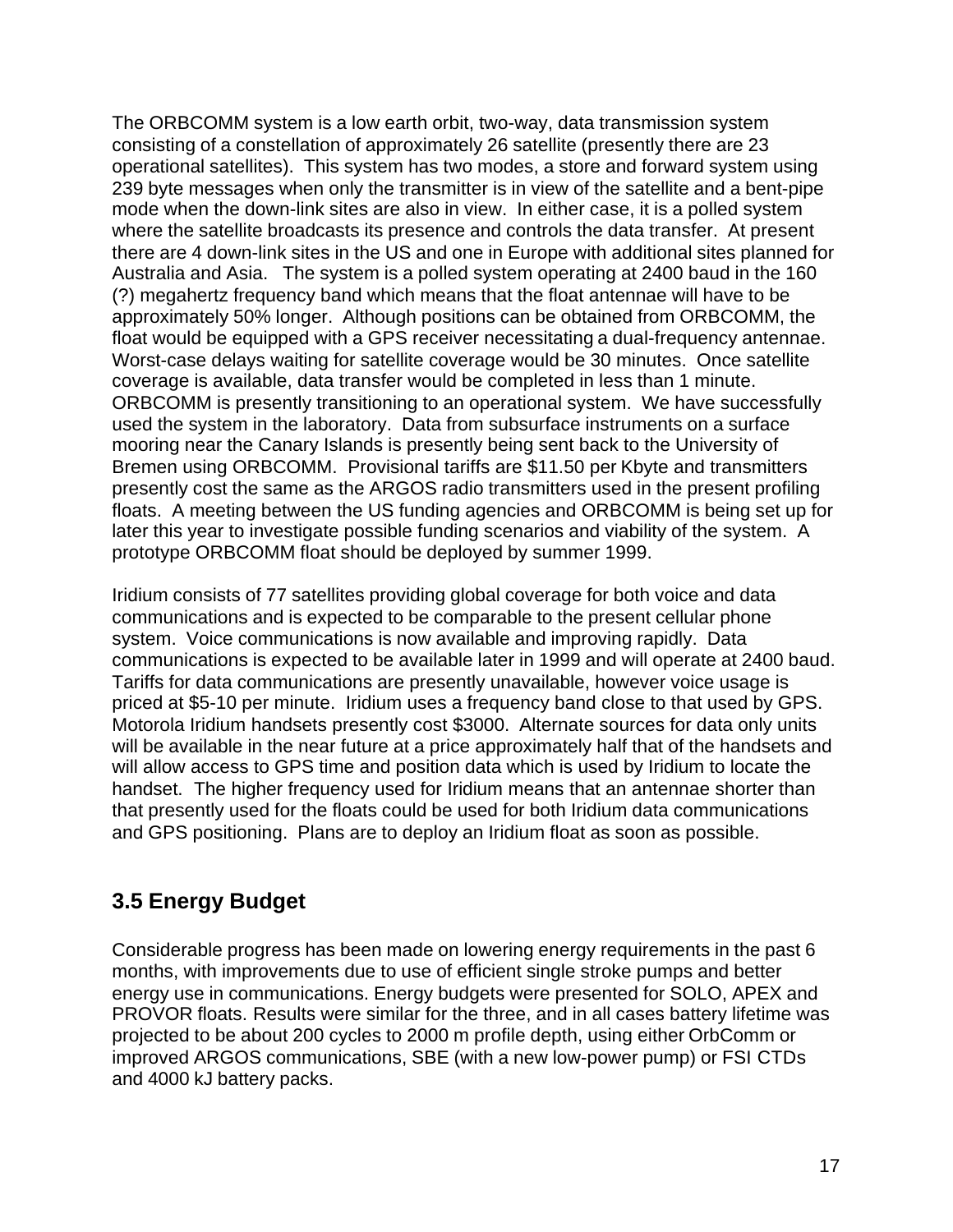On the basis of the energy budget and the desirability of a deep profile depth (for scientific and salinity calibration objectives), it was agreed that 2000 m should be the target profile depth. It is noted that SOLO, APEX and PROVOR floats all have capability to program parking depth and profile depth independently, so adoption of a target profile depth of 2000 m does not require a similar parking depth.

## **3.6 Cost of Argo**

No cost estimate can be valid in all countries. However, it was thought that experience in the U.S., where profiling floats are now being produced and deployed in substantial quantities, would be a useful index for the cost of the global program.

Cost of floats: presently about US\$12,600 for SBE-equipped instruments. It is assumed that economies of scale will reduce the unit cost to about US\$11,000.

Preparation of instruments, shipping and deployment from VOS. Estimates are US\$500 - \$1500 per instrument, contingent mainly on the continuing need for trained technicians on VOS deployments.

Data transmission. A cost of US\$20 per cycle is estimated, resulting in 4-year total cost per instrument of \$2080 for 14-day cycling or \$2920 for 10-day cycling.

The data system, including real-time and delayed mode quality control, storage and data availability, and support for PI effort related to the data flow. This is difficult to estimate since there is little previous experience with operational salinity measurement. It was suggested that costs associated with the TAO network be used as yardstick.

Float lifetime. The cost of the float network depends critically on the mean lifetime of floats. It was thought that a 4-year lifetime is overly optimistic at present but should be realized in the near future. Lifetimes based on energy requirements and battery capacity are greater than 5 years.

## **3.7 The Argo Data system**

The elements of an upper ocean temperature and salinity data system for Argo are outlined below. It is thought that the Argo data system should evolve from the present Upper Ocean Thermal Data Centers (UOT DACS) in a way that is inclusive of all forms of real-time upper ocean temperature and salinity profile data. It is recognized, however, that quality control of salinity data is a much more difficult proposition than temperature. For salinity quality control, it is recommended that partnerships between data centers and float/salinity experts be built in order to produce the best possible data. Participation by scientists in the data system should be an explicitly budgeted cost of Argo deployments. Additional work on the data system is planned over the next several months.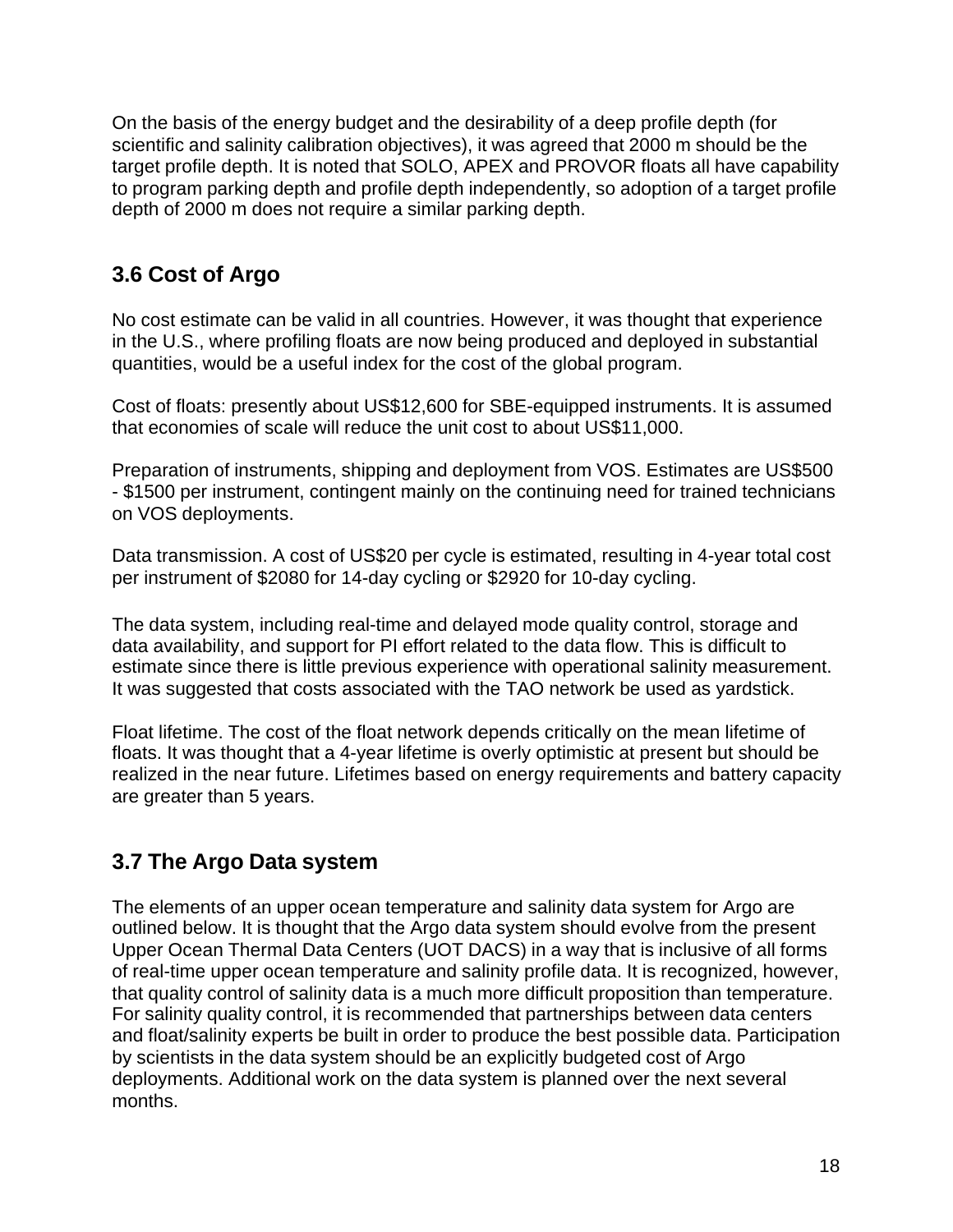#### **Outline of the Argo Data System (R. Molinari)**

• Data transmission. The relay of data from measurement platforms to data centers is intrinsically problematic in VOS XBT networks. The nature of the problem is greatly reduced with floats since data are automatically transmitted via satellite. Argo deployments may use a combination of satellite communication systems. However, these automated transmissions will ensure instrument identification and attachment of appropriate meta-data to profile formats.

• Real-time quality control. There are two levels of quality control required. The first is "real-time" and includes procedures for temperature and salinity profile qc prior to insertion on the GTS for distribution to the user community. Temperature profiles will be reviewed using the procedures developed as part of the Global Temperature and Salinity Profile Project (GTSPP) and implemented at various national and international data centers. The automated procedures include comparison of the profiles with climatology to identify outliers. Profiling float data collected by AOML in the tropical Atlantic are presently being quality controlled using this procedure. New procedures are being developed that not only compare the temperature values at pre-selected depths but also compare profiles of temperature gradients to identify erroneous profiles. After testing, these new methods may be implemented.

New procedures are also required for the salinity profiles. These will be built on statistical measures similar to temperature. The scarceness of historical salinity data means that the technique initially must be crude. However, this shortcoming is partly offset by the fact that stable deep T/S in tropical and subtropical domains provides important information, to be used in flagging outliers and possibly in re-calibration. Histories of salinity from individual instruments will be taken into consideration, and the system will build on experience gained in ACCE float deployments.

• Data tracking: Once collected it is essential to ensure that data get to users. For the global XBT network, a set of "pipelines" define the path of data from VOS to user. Taps are placed in the pipeline at strategic locations. Data counts are made at the taps and discrepancies are noted. When differences are greater than some predetermined values, causes are determined and problems remedied. Experience shows that causes of problems are varied (e.g., from changes in software at various locations in the pipeline to incomplete transmissions on the GTS). Continuous monitoring is necessary for a high rate of data delivery. Float data will follow the same pipelines.

• Delayed-mode quality control: Delayed mode quality control is required to ensure that a careful scientifically reviewed data set is available to present and future researchers. In this process, it is necessary to use as much upper ocean temperature and salinity data as possible. Individual float profiles must be compared with neighboring floats as well as XBT, XCTD and TSG data to generate products for comparison. For example, temperature maps using neighboring floats and XBTs can be used to identify outliers. Another essential element of delayed-mode qc is examination of sequences of profiles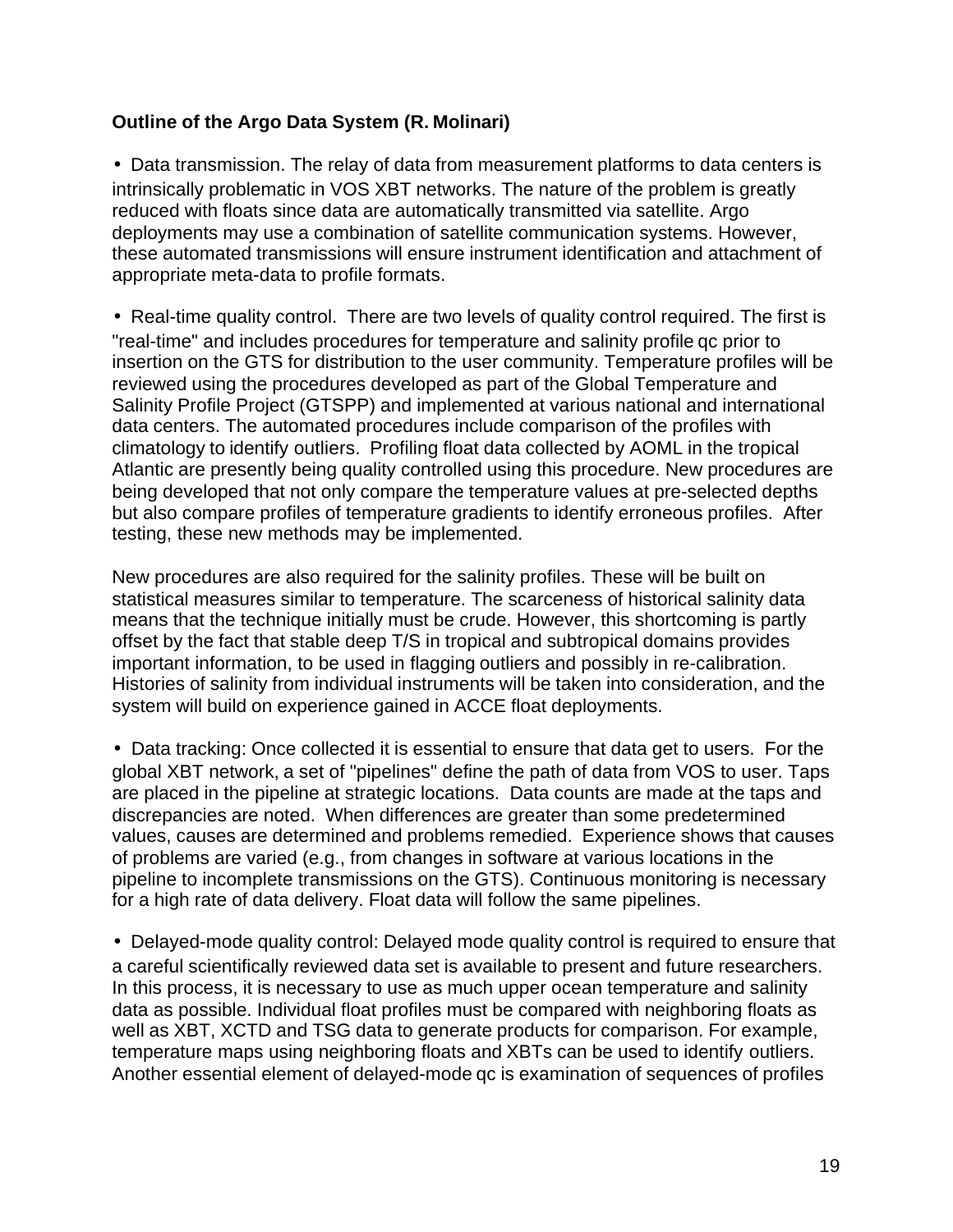from individual instruments by a scientist, using information from the history of each instrument as well as from nearby instruments.

• Evaluation of the data: A final tap on the data pipeline is located at assimilation centers and represents data not used in the assimilation. Once implemented for Argo data, the discarded information will be reviewed in an attempt to determine if the problem is with the instrument or with the assimilation procedure. If the problem is with the data, solutions at the data collection end will be determined and implemented if possible (i.e. subsequent data from a float should be appropriately flagged). If the problem is with the assimilation system, revisions in the procedure will be implemented. This last step in the end-to-end data system will ensure that the users make maximum use of Argo data.

#### **The use of Argo data for GODAE. (P.Y. Le Traon)**

GODAE is a project that will integrate in-situ, remote sensing data and models, while aiming to maximize the benefits from the data (in particular altimetry and Argo). The GODAE belief is that the best use of data is when data are integrated into ocean models using effective assimilation techniques. One measure of success for GODAE and Argo will thus be the ability to provide:

- 1. directly useable Argo data (in near real time) to GODAE modeling/assimilation centers
- 2. useful GODAE analyzed fields as a better tool for Argo data interpretation

To achieve these goals, it will be necessary to develop (and test with actual data) effective assimilation techniques of profiling float data (i.e. retaining all the information of float data with an "optimized" merging with other data and model dynamics). This is not an easy task and it will require joint work between the modeling/assimilation and float communities. We need first to understand the data information content and model/data errors. A methodological work on assimilation (integration) starting from simple to more complex methods is then needed.

Initial joint work on profiling float and altimeter data integration is presently in planning. The work should start in a small region where float density is similar to what we expect from Argo (most likely the North Atlantic -ACCE). Inter-comparison exercise with altimetry and model(s) to better understand the profiling float and altimeter data information content and to quantify model/data errors should first start (large scale/mesoscale signals, vertical structure, barotropic signals, geoid and sampling errors...). Assimilation tests with simple methods (existing) and development of more complex methods and analysis of assimilation fields should follow. As a first step into this direction, B. Owens and P.Y. Le Traon informally agreed to work together on the inter-comparison of P-ALACE and altimeter (T/P and ERS-2) data in the North Atlantic. Results will be reported at the next Argo meeting.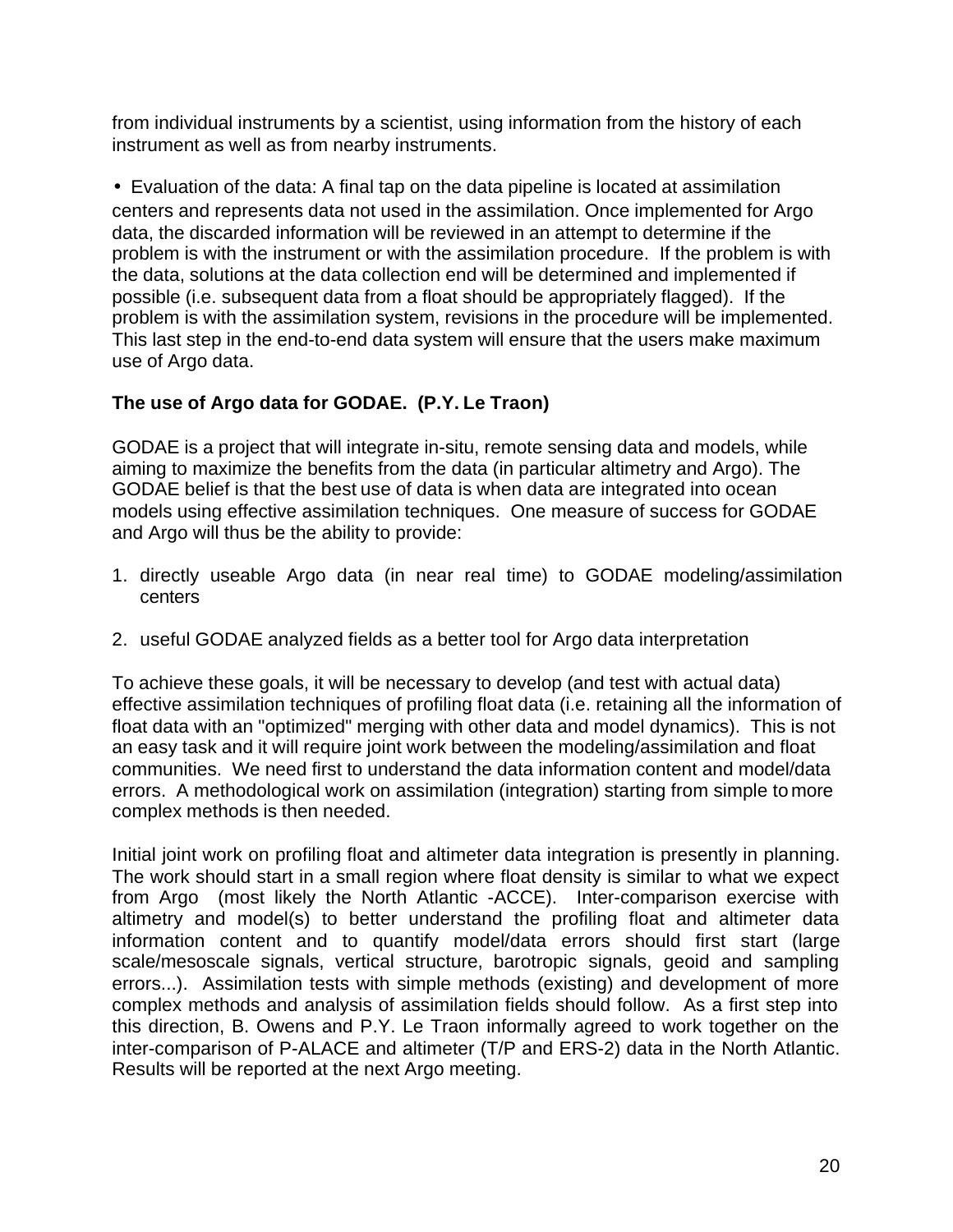## **4. Remaining issues for revision of the Argo Design Plan**

The Argo Design Plan was mailed to about 50 non-advocate reviewers selected by the chairmen of GODAE and the CLIVAR Upper Ocean Panel. Approximately 30 responses were received. The responses, plus a summary of them, were passed to the Argo Science Team to form a basis for revision of the document. A few of the revisions were incorporated in the published version of the Design Plan (GODAE Report No. 5, International CLIVAR Project Office Report No. 21). A more extensive revision of the document is underway, with a target date of mid-1999 for completion. It was felt that several of the suggestions needed to be discussed by the full Science Team:

• Strengthened treatment of the need for systematic salinity measurements. This part of the revision will be carried out by S. Wijffels during the next month, using material from R. Schmitt's GOSAMOR document and other previous work as a basis.

• Latitude dependence of float separation. The justification for the present sampling specification, 3<sup>°</sup> separation in latitude and longitude (hence greater float density at high latitude), was reviewed. The committee saw no reason to change the specification for the time being – until further optimal design studies are carried out or until experience with the array suggests a more effective distribution.

• Design Plan Section IIIE (The needs for Argo in testing and constraining ocean and coupled models of the climate system). "Numerical Argo Float Design Studies: A Status Report" has been written by D. Stammer and will be used in revision of this section. This report includes results from two numerical experiments on dispersion of floats in multiyear runs. It also describes plans for Argo numerical design studies.

• Argo as a stand-alone system versus its degree of interdependence with Jason altimeters. The committee agreed that the published version of the Design Plan (as revised from the reviewed version) is appropriate in this regard.

• "Principal achievements of Argo" – It was agreed that the Design Plan should include a listing of the major achievements anticipated from a 10-year time-series of the Argo network. The list was discussed as follows.

Draft version of "The Principal Achievements of Argo"

- (1) Obtain an unprecedented dataset for model initialization, data assimilation and dynamical consistency testing of the next generation of global ocean and coupled models.
- (2) Enable realistic operational real-time global ocean forecasting for the first time.
- (3) Produce an accurate global climatology, with error bars and statistics of variability and valid for the specific period of the array, of monthly mean temperature and salinity as a function of depth.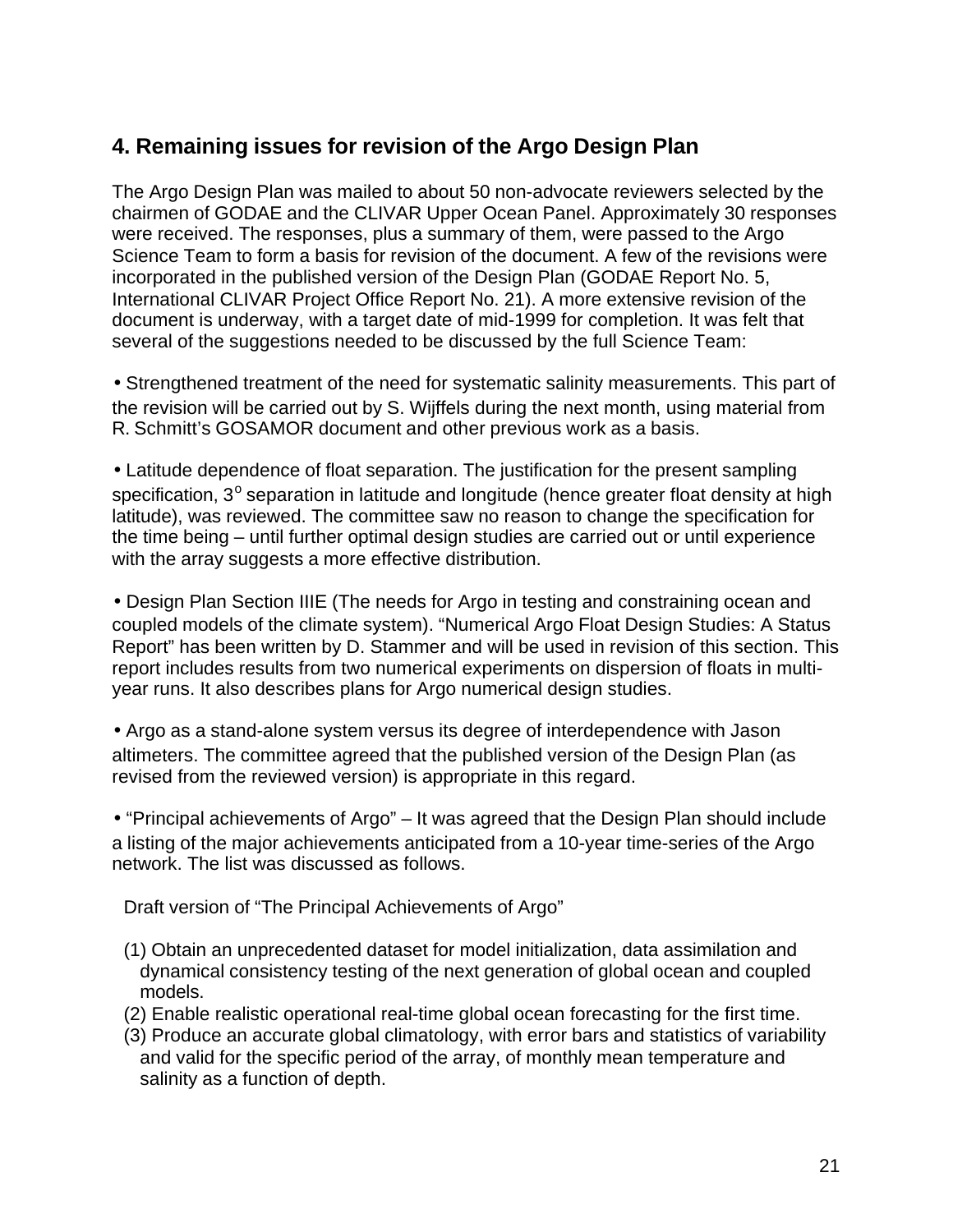- (4) Produce accurate time-series of heat and freshwater storage (globally) and of the temperature/salinity structure and volume of the world's intermediate and thermocline water masses.
- (5) Provide large-scale constraints for atmospheric model-derived surface heat and freshwater fluxes.
- (6) Complete the global description of the mean and variability of large-scale ocean circulation, including interior ocean mass, heat and freshwater transport - the equivalent for large-scale ocean circulation of a real-time synoptic upper ocean WOCE.
- (7) Determine the dominant patterns and evolution of interannual variability in temperature and salinity, e.g. for analysis of coupled modes of air/sea interaction. Discover other ENSO-like phenomena in the global oceans and their impact on improvement of seasonal-to-interannual atmospheric forecasts.
- (8) Provide global maps of the absolute height of the sea surface, with accuracy of about 2 cm on periods of a year and longer – allowing Jason(altimeter)/Argo combinations to examine a broad range of space- and time-scales.
- (9) Enable the interpretation of (altimetric) sea surface height by determining the statistical relationship between sea surface height and subsurface temperature and salinity variability.
- (10) Directly interpret sea surface height anomalies for example due to global sea level change, El Nino, etc. – by separating them into contributions due to the effects of (i) E-P, (ii) differential heating and cooling, (iii) advection of heat and freshwater, and (iv) wind-driven redistribution of mass.

# **5. Other**

# **5.1 Expanding international participation in Argo**

The Argo Science Team is largely representative of nations with plans for production or procurement and deployment of Argo floats. Many other countries are interested in Argo and can participate by providing ship time or logistical assistance or through modeling and assimilation activities. Broad international participation in Argo and use of Argo data is strongly encouraged. Discussion focused on how to communicate the opportunities to potentially interested nations. The chair agreed to:

• Establish an e-mail list for subscription by interested parties. Information and notices of interest to Argo will be posted to this list. This list has been established subsequent to the meeting. Messages may be sent to the list by addressing them to argo info@sio.ucsd.edu. The initial subscription list is taken from meeting participants.

To subscribe or unsubscribe send email to listserv@sio.ucsd.edu with the body of the message containing either:

add email address to be added argo info or delete email address to be deleted argo info • Seek resources for an Argo web site.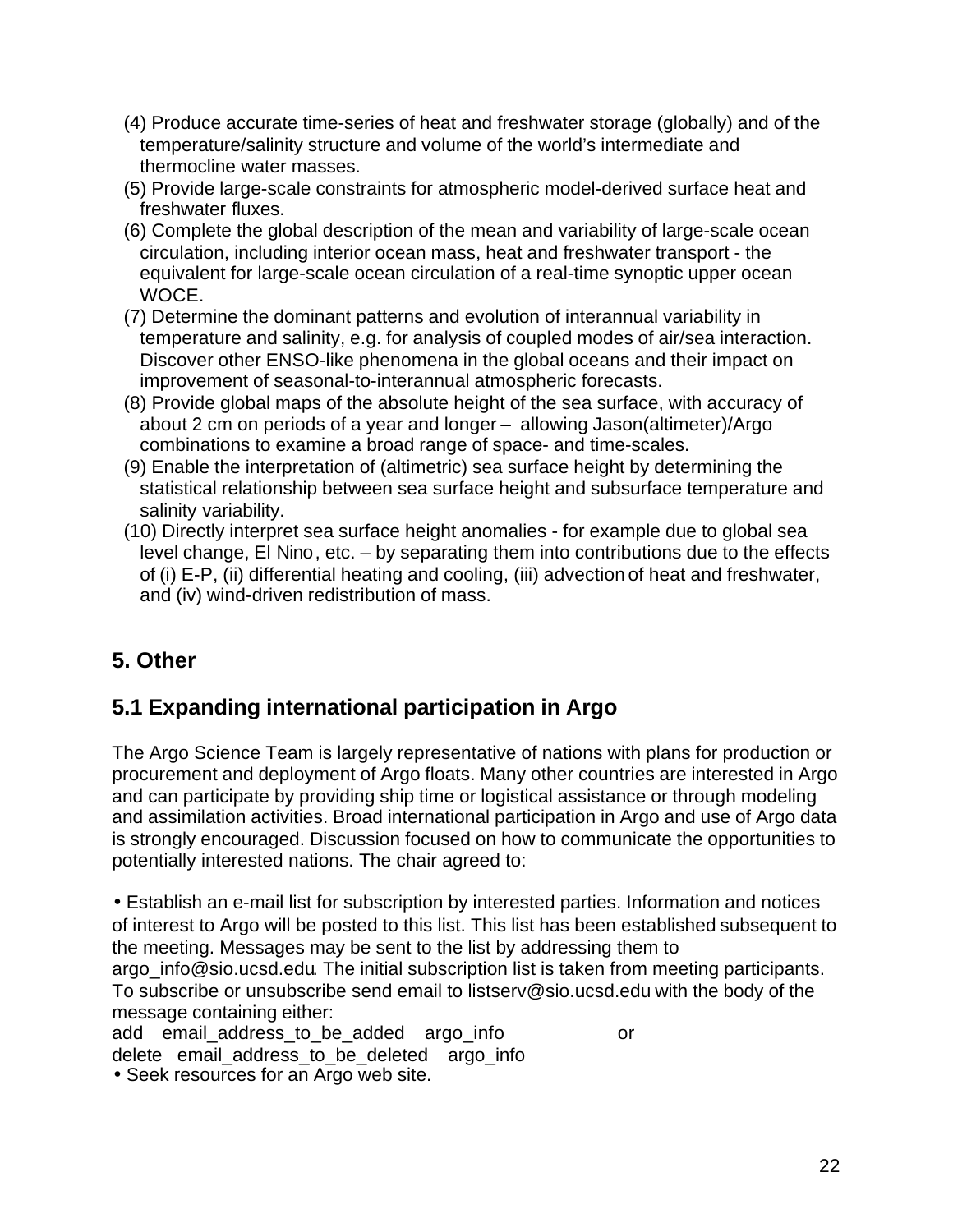It was also agreed that, if possible, Argo should be represented by a member of the Science Team at the IOC meeting in Paris in June. Material on Argo was included in a recent presentation at the IOC/WESTPAC meeting.

## **5.2 Argo liason with private companies**

The chair noted that several private companies had inquired about possible attendance of the Science Team meeting. The consensus of the Science Team is that attendance of future Science Team meetings by representatives of private companies is not appropriate. Private industry should be kept informed of the work of the Science Team and the Science Team should solicit information as needed. Communication and interaction between scientists and private companies is strongly encouraged. It is recognized that Argo will not succeed without strong participation by private industry. However, these interactions are thought to be most effective at the level of individual scientists. The presence of competing commercial interests at meetings of the Science Team would pose a variety of potential problems.

## **5.3 Membership/ next meeting**

The present membership of the Argo Science Team is:

Dean Roemmich (U.S.A., chairman) Bob Molinari (U.S.A.) Olaf Boebel (South Africa) Breck Owens (U.S.A.) Yves Desaubies (France) Steve Riser (U.S.A.) Howard Freeland (Canada) Uwe Send (Germany) Brian King (U.K.) Kensuke Takeuchi (Japan) Pierre-Yves Le Traon (France) Susan Wijffels (Australia)

It was agreed that Science Team members attending the Global Ocean Observations Conference in St Raphael France in October will hold an informal meeting. The next meeting of the Science Team should be held about February, 2000.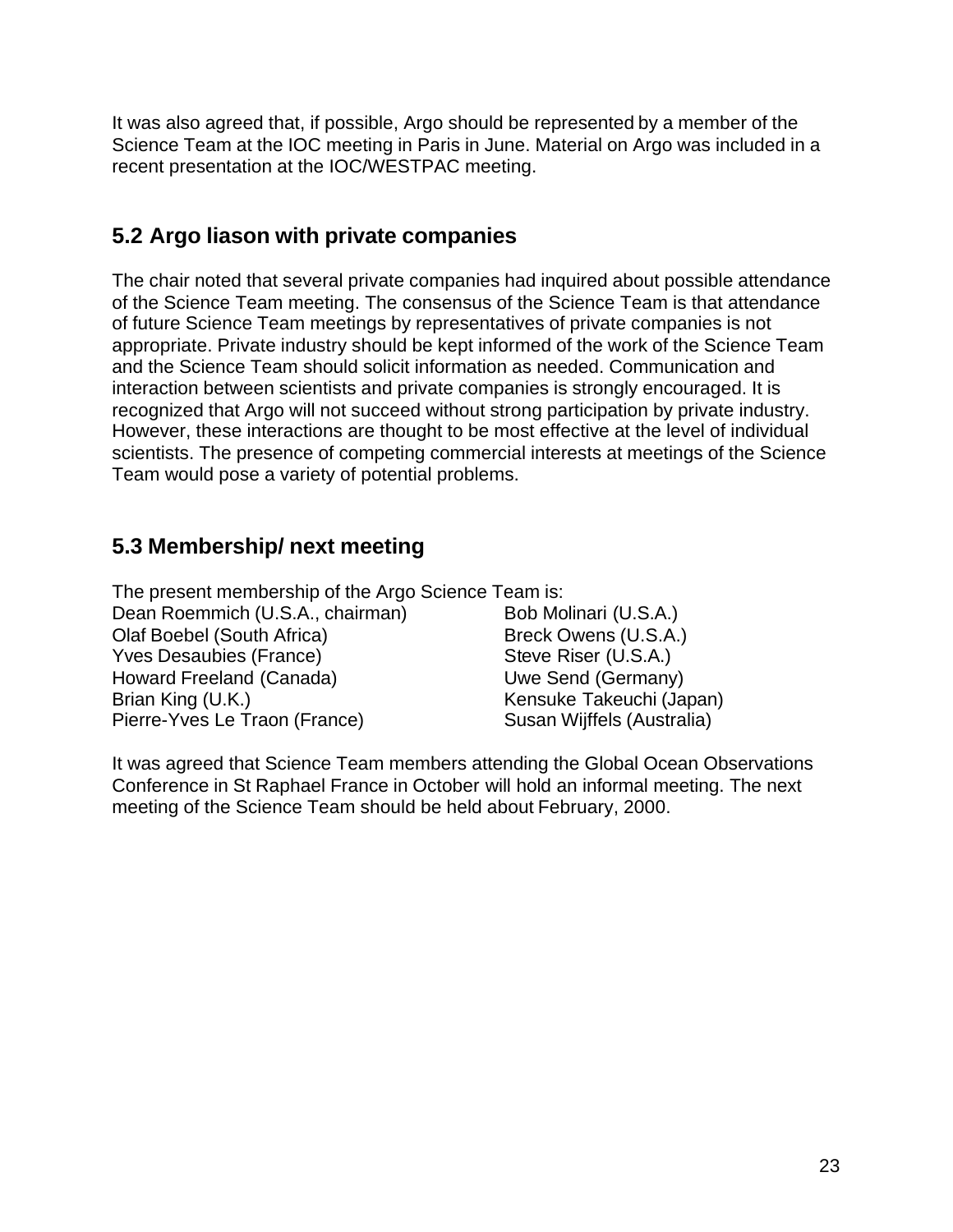#### PARTICIPANTS **Argo Science Team Meeting Easton, Maryland, USA March 22-23, 1999**

Arthur Alexiou Senior Assistant Secretary Intergovernmental Oceanographic Commission of UNESCO 1, rue Miollis Paris 75732 France Cedex 15 Phone: 331 45 68 4040 Fax: 331 45 68 5812 E-mail: A.Alexiou@unesco.org

D. James Baker Under Secretary for Oceans & **Atmosphere** U.S. Department of Commerce, NOAA 14<sup>th</sup> & Constitution Avenue, NW Washington, DC 20230 Phone: 202-482-3436 Fax: 202-408-9674 E-mail:

Mike Bell Meteorological Office London Road Bracknell, Berks RG12 2SZ UNITED KINGDOM Phone: (44) 1344 856 434 Fax: (44) 1344 854 026 E-mail: mjbell@meto.govt.uk

Yves Desaubies IFREMER BP 70 29280 Plouzane FRANCE Phone: (33) 298 22 4275 Fax: (33) 298 22 4496 E-mail: yves.desaubies@ifremer.fr Rene Eppi Director, International Affairs DOC/NOAA/OAR 1315 East-West Highway Silver Spring, MD 20910 Phone: (301) 713-2469 ext. 132 Fax: (301) 713-1459 E-mail: rene.eppi@noaa.gov

William Erb NASA HQ, Code YS 300 E St., SW Washington, DC 20546 Phone: 202-358-2179 Fax: 202-358-2770 E-mail: werb@hq.nasa.gov

Howard J. Freeland Division Head, Ocean Science & **Productivity** Institute of Ocean Sciences P.O. Box 6000 Sidney, B.C. V8L 4B2 CANADA Phone: (250) 363-6590 Fax: (250) 363-6746 E-mail: freelandhj@dfo-mpo.gc.ca

Carlos Miguel Passeri Hansen Marinha Do Brasil Diretoria de Hidrografia E Navegacao Departamento de Hidrografia e Oceanografia Niteroi – Rio de Janeiro CEP 24.048-900 – BRASIL Phone: (021) 620-2626 Fax: (021) 620-0073 E-mail: 202@dhn.mar.mil.br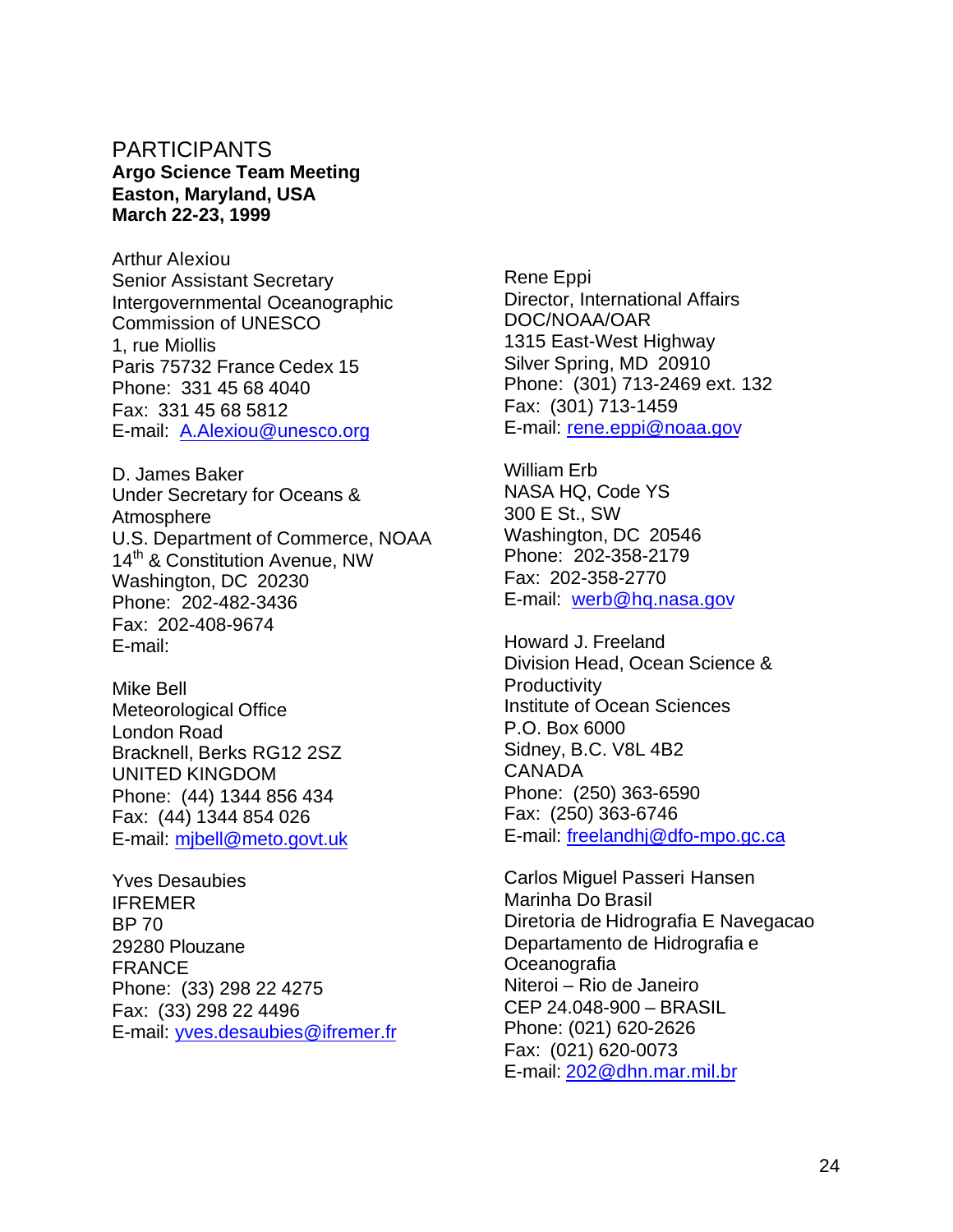Hitoshi Hotta Manager, Program Management Division, JAMSTEC Headquarters, 2-15 Natsushima-Cho Yokosuka 37-0061 JAPAN Phone: +81-468-67-5552 Fax: +81-468-66-3061 E-mail: hottat@jamstec.go.jp

Masaki Ichihashi, Senior Engineer Office of Earth Observation Systems National Space Development Agency of Japan World Trade Center Bldg 27F 2-4 1, Hamamatsu-Cho Minato-Ku, Tokyo, 105-8060 Japan Phone: +81 3-3438-6348 Fax: +81-3-5401-8702 E-Mail: Ichihashi.Masaki@nasda.go.jp

Michael Johnson Office of Global Programs DOC/NOAA 1100 Wayne Avenue, Suite 1225 Silver Spring, MD 20910 Phone: 301-427-2089 Fax: 301-427-2073 E-mail: johnson@ogp.noaa.gov

Masafumi Kamachi Meteorological Research Institute Oceanographic Research Department 1-1Nagamine Tsukuba 305-0052 JAPAN Phone: (81) 298 53 8661 Fax: (81) 298 55 1439 E-mail: mkamachi@mri-jma.go.jp

Brian A. King Southampton Oceanography Centre Empress Dock Southampton SO14 3ZH UNITED KINGDOM Phone: +44 (0) 1703 596438 Fax: +44 (0) 1703 596204 E-mail: b.king@soc.soton.ac.uk

Chet Koblinsky Head, Oceans and Ice Branch Goddard Space Flight Center, NASA Greenbelt, MD Phone: 301-286-4718 Fax: 301-286-0240 E-mail: koblinsky@gsfc.nasa.gov

David Legler Center for Ocean Atmosphere Prediction Studies Florida State University 2035 E. Dirac Drive, Suite 2000 Johnson Bldg Tallahassee, FL 32306-2840 Phone: 850-644-3797 Fax: 850-644-4841 E-mail: legler@coaps.fsu.edu

Eric Lindstrom Oceanography Program Scientist NASA HQ, Code YS 300 E St., SW Washington, DC 20546 Phone: 202-358-4550 Fax: 202-358-2770 E-mail: elindstr@hq.nasa.gov

Humio Mitsudera International Pacific Research Center University of Hawaii 2525 Correa Rd Honolulu, HI 96822 Phone: 808-956-5920 Fax: 808-956-9542 E-mail: humio@soest.hawaii.edu

Bob Molinari NOAA/AOML 4301 Rickenbacker Causeway Miami, FL 33149-1026 Phone: 305-361-4344 Fax: 305-361-4449 E-mail: molinari@aoml.noaa.gov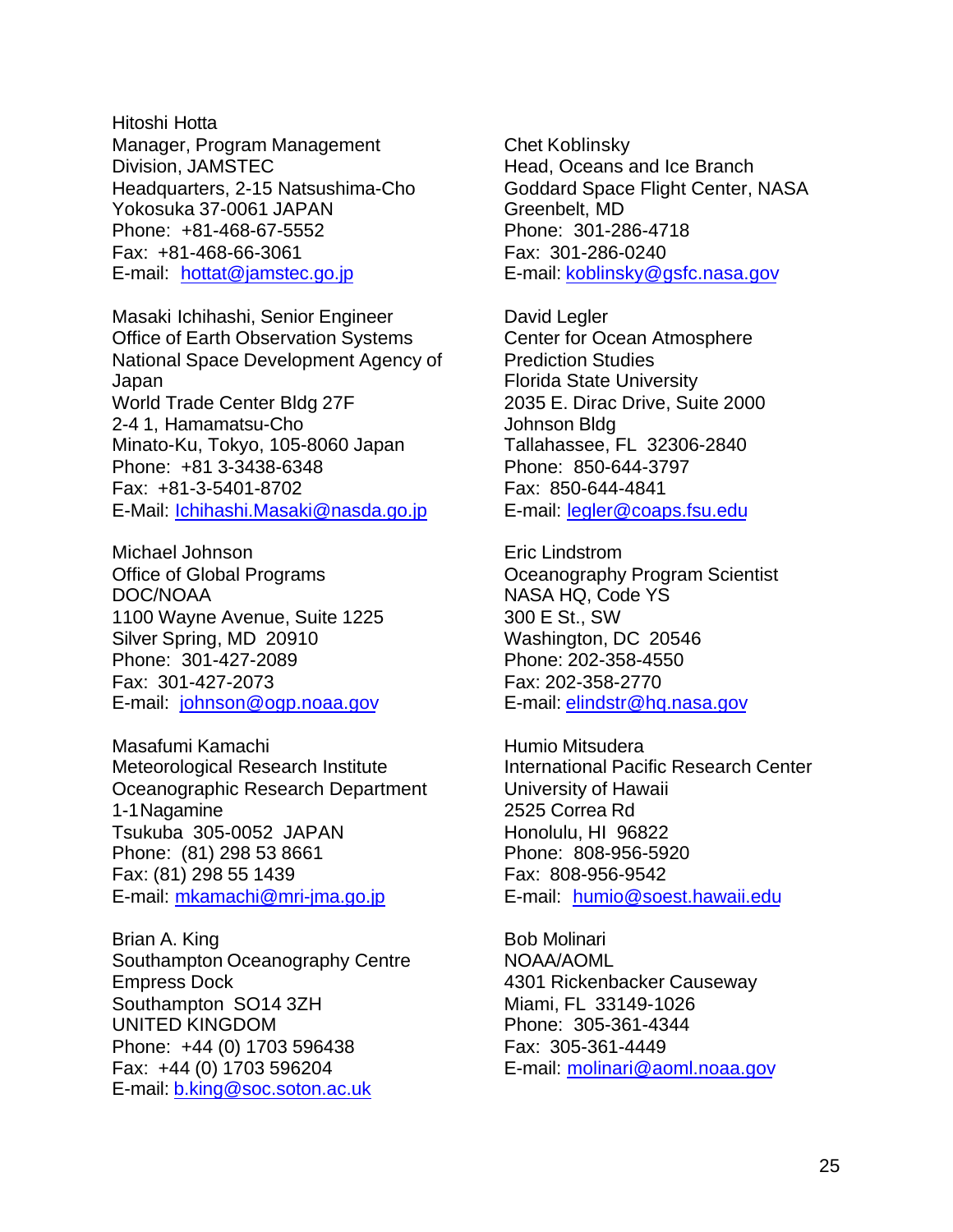Worth Nowlin Department of Oceanography Texas A&M University College Station, TX Phone: Fax: E-mail: wnowlin@latexsun.tamu.edu

Breck Owens Clark 207A, MS#29 Woods Hole Oceanographic Institution Woods Hole, MA 02543 Phone: 508-289-2811 Fax: 508-457-2163 E-mail: bowens@whoi.edu

Steve Piotrowicz Office of Oceanic & Atmospheric Research, NOAA 1315 East-West Highway Silver Spring, MD 20910 Phone: 301-713-2465 ext, 124 Fax: 301-713-0163 E-mail: Steve.Piotrowicz@noaa.gov

Christian Le Provost CNES/CNRS/UPS LEGOS – UMR Observatoire de Midi-Pyrenees18 Avenue Edouard Belin 31055 Toulouse, FRANCE, Metropolitan Phone: (33) 05 61 33 29 23 Fax: (33) 05 61 33 29 23 E-mail: Christian.Le-Provost@cnes.fr

Alain Ratier Head-Technical Department EUMETSAT Am Kavalleriesand 31 D – 64295 Darmstadt GERMANY Phone: +49 (0) 6151/807-500 Fax: +49 (0) 6151/807-552 E-mail: ratier@eumetsat.de

Gilles Reverdin LEGOS 18 Av. Eduard Belin 31401 Toulouse Cedex FRANCE Phone: (33 5) 61 33 29 26 Fax: (33 5) 61 25 32 05 E-mail: Gilles.Reverdin@cnes.fr

Stephen C. Riser School of Oceanography University of Washington Seattle, WA 98195 Phone: 206-543-1187 Fax: 206-329-0858 E-Mail: riser@ocean.washington.edu

Dean Roemmich Scripps Institution of Oceanography La Jolla, CA 92093-2307 Phone: 619-534-2307 Fax: 619-534-9820 E-mail: droemmich@ucsd.edu

Uwe Send Institut fuer Meereskunde Abt. Meeresphysik Duesternbrooker Weg 20 24105 Kiel GERMANY Phone: 49 431 5973890 Fax: 49 431 5973891 E-Mail: usend@ifm.uni-kiel.de

Nobuyuki Shikama Head of Second Laboratory Oceanographic Research Department Meteorological Research Institute Japanese Meteorological Agency Ministry of Transport Tsukuba City, JAPAN Phone: 81-298-53-8657 Fax: 81-298-55-1439 E-mail: nshikama@mri-jma.go.jp